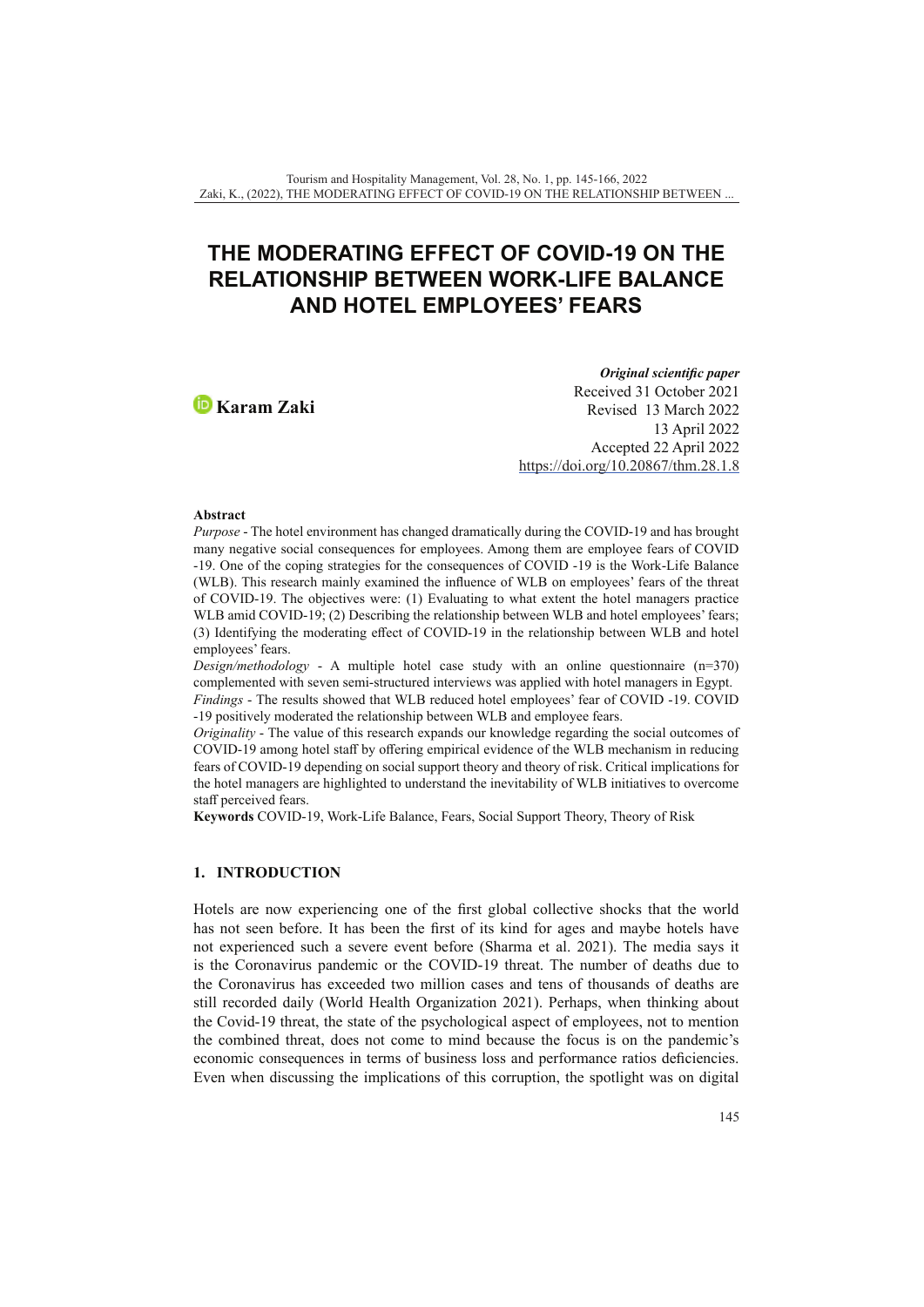technology and its challenges (Buhalis and Moldavska 2021), while social initiatives related to human resources occupied only a tiny fraction of the academic debates (He et al. 2021). Several negative feelings were witnessed during Covid-19 in hotels (Naeem 2021): of them employee perceived fears (Degerman, Flinders and Johnson 2020; Doshi et al. 2020), anxiety and phobia (Kaya and Karatepe 2020; Taylor et al. 2020; Agarwal 2021). Employee fears of Covid-19 are considered negative psychological emotions that come out of control (Xu et al. 2020). Millions of hotel staff have faced this threat in different ways (e.g., job security, health problems, death cases and the danger of loss) (Mertens et al. 2020; He et al. 2021). There are many ramifications related to employee fears of COVID-19 (Karatepe, Saydam and Okumus 2021). It could decrease staff innovation, performance and wellbeing (Sharma et al. 2021). Therefore, urgent business recovery in the hotel industry is essential (Jones and Comfort 2020; Denizci Guillet and Chu 2021; Yacoub and ElHajjar 2021).

The balance between personal and work life is one of those initiatives that this study mainly focuses on as a mechanism that could help alleviate the fear feelings among hotel employees from the Coronavirus outcomes. The Work-Life Balance (WLB) concept usually refers to corporation initiatives of caring for employees to better intenerate their job responsibilities with their life and family duties (Kaya and Karatepe 2020). Therefore, WLB was scrutinized empirically in this study to reduce employee fears of Covid-19, following the calls of previous research (Schieman et al. 2021). It was evidenced that WLB is increasingly prevalent in contemporary HR research (Zheng et al. 2015; Thakur and Bhatnagar 2017) than in the hotel context until the last decade (Deery and Jago 2015). It might be because there is no single agreed definition of what constitutes the WLB concept and its related practices (Zheng et al. 2015; Kumari 2021). Therefore, this article aimed to study the influence of WLB on employees' fears of the threat of COVID-19 using a mixed-methods approach with two different data collection methods to delineate this link in the Egyptian hotel context.

Regarding the research contributions, this study is among the first studies of the hotel sector based in one of the developing countries: Egypt, providing empirical evidence of the moderation effect of COVID-19 on the relationship between WLB and employee fears of COVID-19. Theoretically, this study combined the theory of risk (TR) (Pollatsek and Tversky, 1970) and social support theory (SST) (Hobfoll et al. 1990) to predict and interpret employee perceived fears of COVID-19. Few studies have used these theories to forecast adverse consequences; thus, limited explanations involving HR and the attitudinal perspective significantly elucidate these emotions, especially during the COVID-19. This study also offered a methodology to test and confirm the nexus between WLB and hotel staff fears of COVID-19 through the COVID-19's moderator using the developed hypothesized model. The model is then validated through interviews with hotel key managers. Lastly, the study findings offer hotel managers insights into practising WLB precisely during/after COVID-19 waves.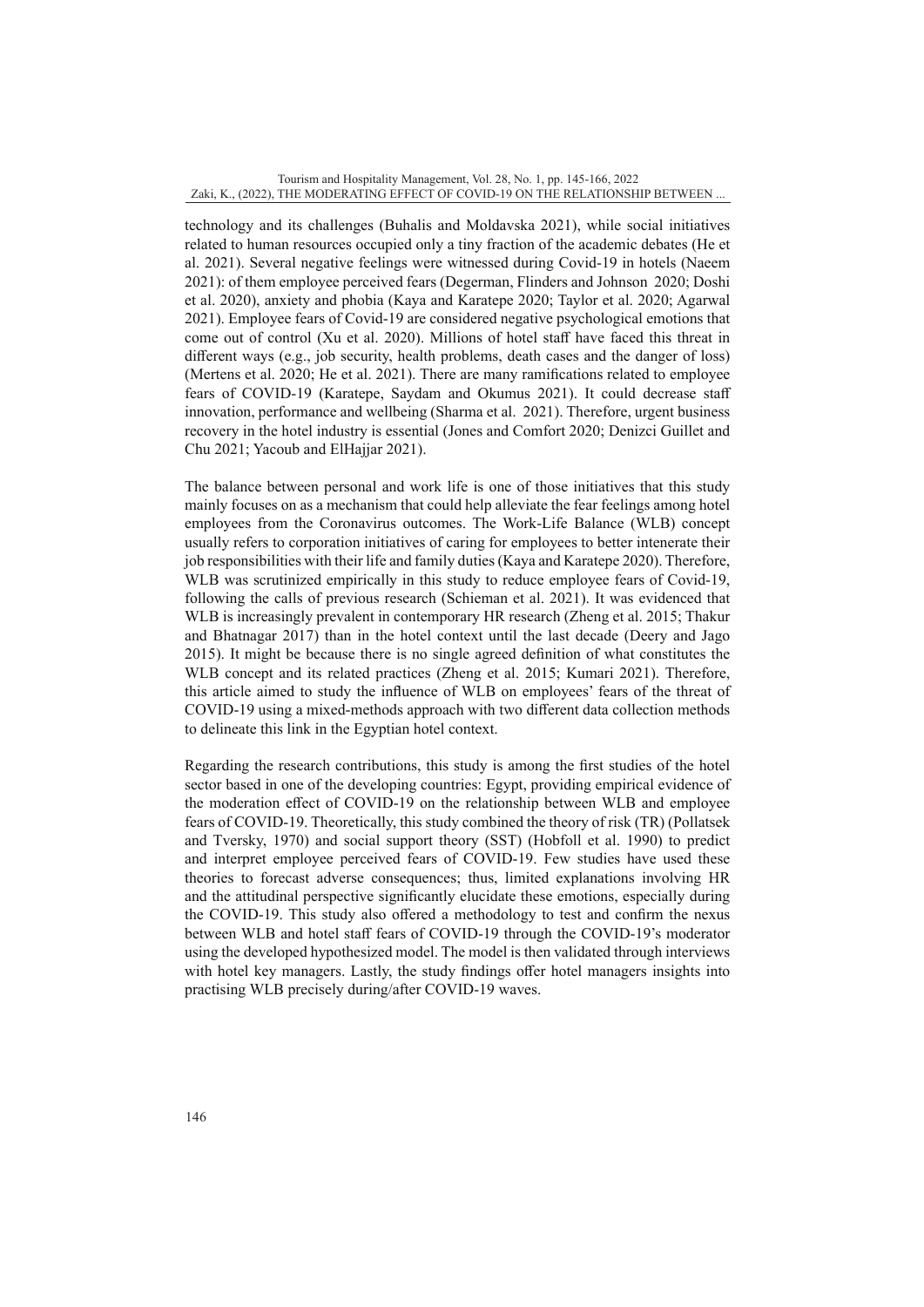# **2. LITERATURE REVIEW**

# **2.1. Theory background and the development of hypotheses**

The current study combined both the theory of risk (TOR) (Pollatsek and Tversky, 1970) and social support theory (SST) (Hobfoll et al. 1990) as a base for developing the conceptual framework (Figure1). Regarding TOR, risk hypothesis events clarify employees' different choices when confronted with vulnerability about what has to come. Ordinarily, a circumstance where threat assumption might be applied includes various potential conditions of the world, various potential choices, and a result for every mix of state and choice. The TOR theory predicts a choice as per the dispersion of outcomes it will deliver. It is significant for individuals who settle on choices whose achievement relies on the transfer of vulnerabilities over the globe subsequently (Pollatsek and Tversky, 1970).

The initial phase in applying TOR to an event determines the risk that affects individual choices. The second phase considers what the results following the risk are. The third phase is related to risk dispersion (Pollatsek and Tversky, 1970). Bearing in mind the basic assumptions of TOR, one could argue that when hotel employees are worried about their career future during COVID-19, the outcome may be an event/risk perception followed by a sense of emotional fear. Moreover, when hotel staff is forced to stay at their homes due to COVID-19 precautions, it could boost negative psychological fears of COVID-19. Ultimately, it could reflect depression and self-isolation (Nisar et al. 2021). Notably, the SST is a centre-reach theory that centres on connections and the communications inside those connections. The significance of social links in adding to wellbeing, health, and prosperity has been the focal point of examination by researchers and experts across many social science disciplines. The SST is frequently utilised broadly, typically indicating any interaction through which social connections promote wellbeing and prosperity (Hobfoll et al. 1990). According to SST, HR initiatives in hotels (e.g., WLB) are a vital source influencing staff and organisational assets that may transfer into HR through staff perceptions. He et al. (2021) confirmed the relationship between employees' perceptions of trust as a mediator factor of the impact of sustainable HR in helping employees defeat their negative emotions of COVID-19. Accordingly, this research argued that WLB practices could stimulate interpersonal justice and trust among hotel staff by providing considerable support and care, protecting individual resources, and decreasing negative fear feelings. Staff fears of external threats are psychological emotions of uncertainty and vulnerability due to undesirable occasions (Lebel 2017).

# **2.2. The imperative to practice WLB in hotels**

WLB is used in literature to list a set of practices that contribute to achieving greater harmony between daily responsibilities and the tasks of the functional aspects (Zheng et al. 2015; Johari et al. 2018; Talukder et al. 2018), and the personal or family responsibilities (Talukder et al. 2018). One of the most pressing problems resulting from losing this balance is the conflict between work and family responsibilities. This conflict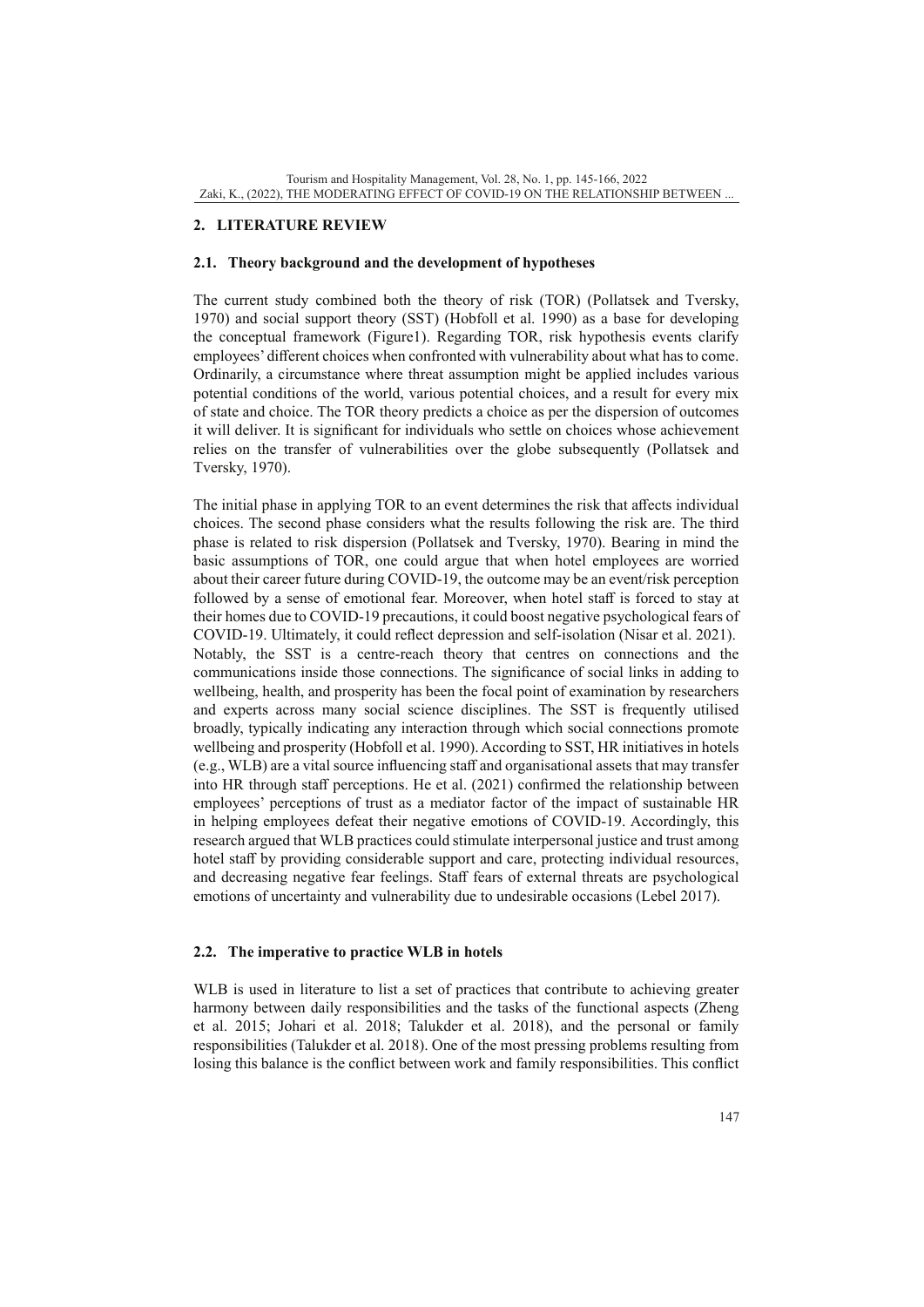is a clash of roles. The duties of work and family roles are mutually incompatible, and as a result, participation in one area becomes more complex than the other (Xu et al. 2020). The literature indicates WLB pacts with themes (e.g., social and personal requirements, family time, group efficiency, role clarity, job description or job design, and time controlling) (Bhumika 2020). Therefore, the WLB is a concern for employees and hoteliers who have to curb its negative consequences: low morale, low productivity, and performance (Meira and Hancer 2021). Consequently, it results in high industry turnover and many staff psychological impacts. However, hotel employees live with the COVID-19, threatening them continuously, and many fears are still witnessed worldwide (Yacoub and ElHajjar 2021).

The hotel environment has distinctive characteristics that operate throughout the year without interruption. It is characterised by intense operation and staff occupancy, physically different shifts, emotionally stressful work, erratic work schedules, unpaid vacations, and replacing high-paid employees for low wages (Wong and Ko 2009; Zaki et al. 2013). Paid employees are one of Egypt's significant hotel crisis management consequences, posing a more substantial threat to the employees' WLB. It is assumed that WLB varies according to the job standard required to deal directly or indirectly with the hotel customers. The greater the customer-employee interaction, the more significant WLB practices are (Luu 2021). Consequently, there is a vital requisite to stimulate WLB to coincide with the unique nature of hotels.

# **2.3. Employee fears**

When an external threat occurs (e.g., COVID-19), negative emotions of fear are associated. Employee fears of risk or threats mean one of the negative emotional moods. It has not come suddenly. Organizations need to deal with this stress predictor before being maladaptive (Lebel 2016). The hostel industry has a unique environment, so that many fears could occur, especially in crisis times. Chen, Zou and Chen (2022) differentiated between two types of employee fears in the US hospitality institutions: the fear of losing jobs and the fear of approaching the COVID-19. In other words, the first type of fear is considered an economic stressor resulting from job insecurity (Kloutsiniotis et al. 2022), while the second is an occupational (Mertens et al. 2020). Recently, He et al. (2021) recommended the application of sustainable HRM to reduce the fear of COVID-19 in the Chinese hospitality context. While Kloutsiniotis et al. (2022) further advocated for an urgent transformational leadership style to cope with the adverse outcomes of COVID-19 and overcome anxiety and personal stressors in the Greek hotels.

# **2.4. The relationship between WLB and employee fears from COVID-19**

Individuals are exhausted by the late Industrial Revolution by working many hours daily. WLB first showed up in the United Kingdom in the 80s as a board in the Women's Liberation Movement (Agarwal and Lenka 2015). The development pushed for flexible timetables and maternity leave for women. Yet, while men were socially unhampered to seek their professional objectives without stressing over housekeeping and family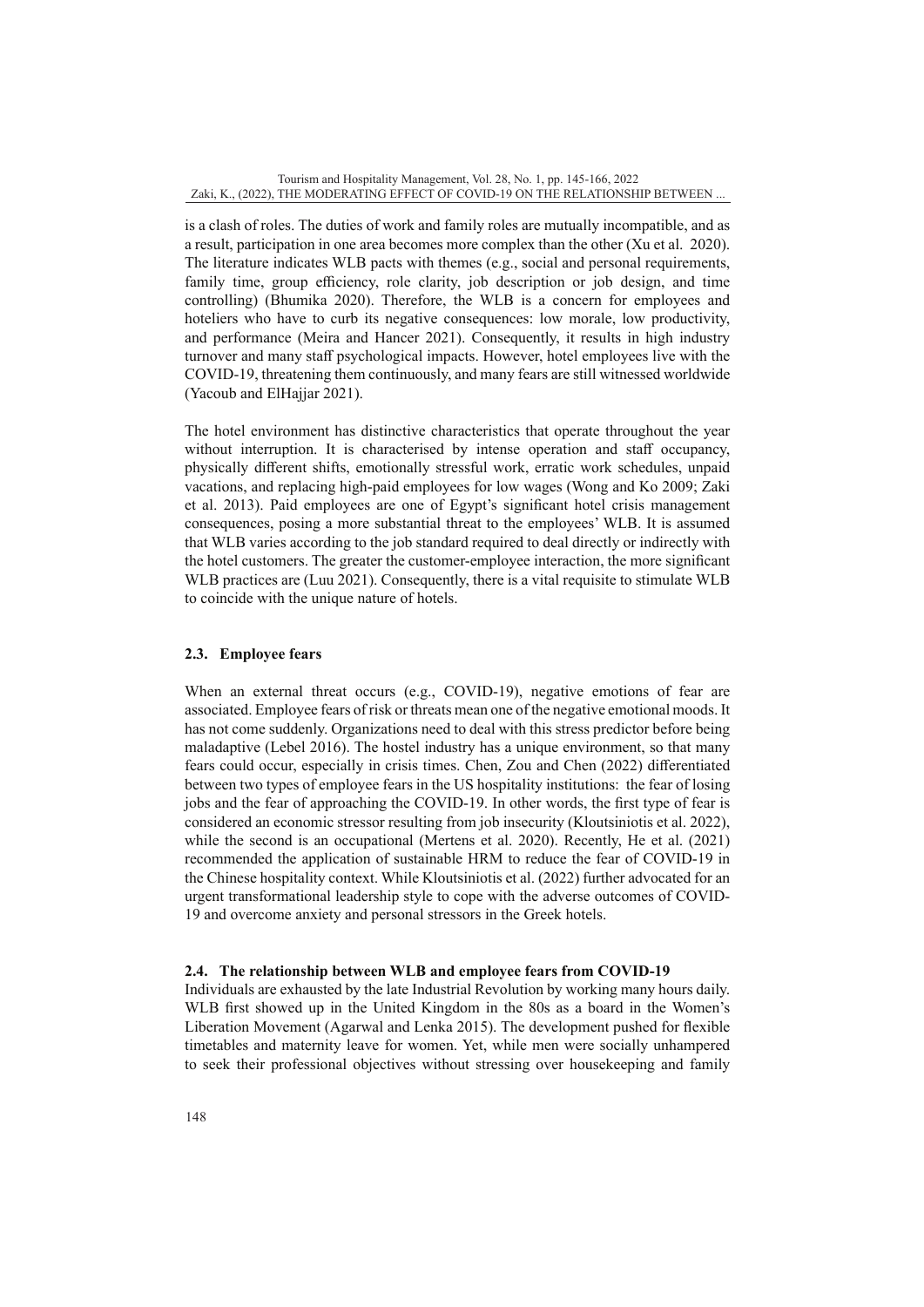matters, working women were relied upon to work and keep up obligations regarding housekeeping and family matters (Bhumika 2020). During the 80s, a regular refrain brought up this conspicuous work-life awkwardness asking could women in the work environment genuinely have everything. Despite voicing these requirements, women experienced little help or development toward WLB (Ma et al. 2021).

Today, WLB has consolidated both the issues and methodologies focused on employee successful time usage. It has likewise extended to incorporate burnout counteraction and controlling stress and anxiety. Workers today need better time the executive's abilities to invest energy with their families. Nowadays, there is an expanding accentuation in making WLB more sexually unbiased (Kaya and Karatepe 2020). Given that the hotel business shall work daily without stopping and is of high dependence on social interaction intensity for guest service provision, there is a greater need for WLB (Deery and Jago 2015). The current literature on WLB shows that work, family, and personal issues, increasingly predominant in contemporary organisational research, have received little concern in tourism research until 2010. While there is no single agreed meaning of what constitutes a WLB practice for hotels, the term usually refers to many HR initiatives (Adame, Caplliure and Miquel 2016; Panda and Sahoo 2017).

The practical usage of WLB indicators has been gradually perceived as a critical prerequisite to service organisations to assure commitment and trust (Meira and Hancer 2021). Likewise, it is settled around the world that by offering WLB benefits, organisations can attract well-free disordered staff and decrease work-life fighting between employees (Agarwal 2021). Employee involvement has been considered a vital outcome of WLB in the hotel industry. Staff involvement can be accomplished through focused WLB practices (Hofmann and Stokburger-Sauer 2017). Therefore, WLB reduces staff expectations to leave jobs, prevents the fears of job insecurity, and drives firm performance. The more associated an employee is with their work, colleagues, and community, they will likely remain and stay in the job. Furthermore, these practices upgrade work-life quality, job design, and employee abilities, enabling satisfaction and loyalty. Thus, decreasing any negative emotions such as fears of threats (Baptiste et al. 2017; Melo et al. 2018).

Egypt now witnessed the fourth level of COVID-19, accompanied by a high level of acute fear among the Egyptian employees. Employee fears of threats denote one of the negative emotional feelings. It has not come suddenly. Usually, it reaches beyond the organisation's control (Lebel 2016, 2017). As with the COVID-19 case, performance and profitability descents were observed (Nisar et al. 2021). Employee fears are associated with the notion that many hotels do not cope with this vital risk and are obliged to close and retire their staff due to social distance precautions and government lockdowns. Many hotel chains are forced to close due to COVID-19 (Karatepe, Saydam and Okumus 2021). It becomes imperative to overcome such negative feelings among hotel employees. Thus, this research is settled to argue for the first hypothesis as follows:

*H1.* WLB is negatively related to hotel staff fears of COVID-19.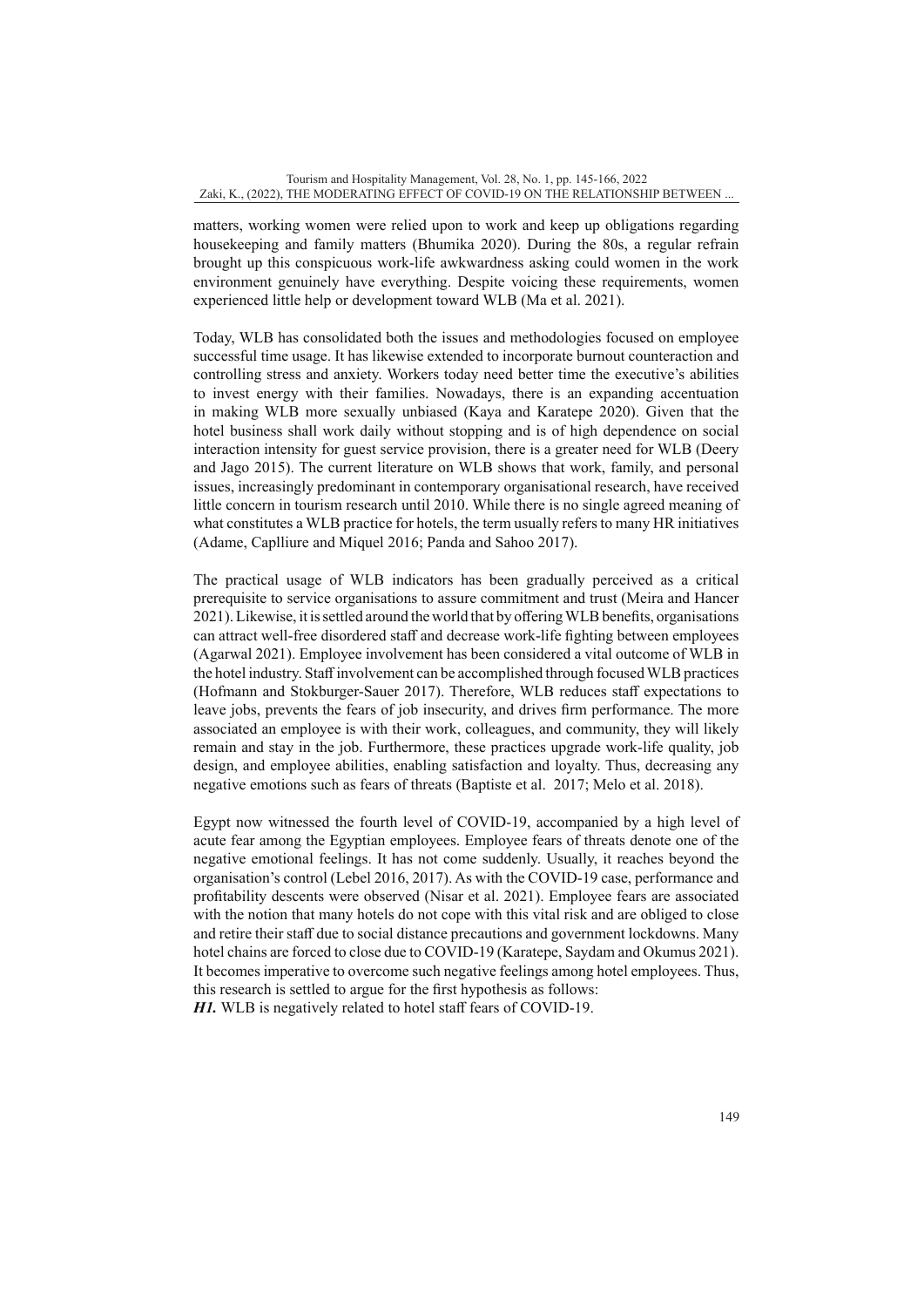# **2.5. The moderation effect of COVID-19's strength**

According to Hobfoll et al. (1990), the external environment causes social support changes to transform into private sources. Social support and the surrounding community have interactive effects on people. Many scholars recommended studying the moderation effects between traditional or green HR practices and their impact on employees to fulfil the potential gaps between work and academia (He et al. 2021; Carlisle et al. 2021).

Following the developed measure of the COVID-19 strength in the Egyptian hotel context (Zaki.2022), COVID-19 strength is a popular measure of the direct effects of the COVID-19 by integrating the disruption criticality and novelty level of this crisis (Bundy et al. 2017). The more strength of COVID-19' risk in hotels, the more damaging it impacts their employees' thoughts, feelings, and fears (He et al. 2021).

As far as the COVID-19 pandemic is concerned in Egypt, the International Monetary Fund (IMF) Executive Board's consultations regarding Egypt's current situation for 2021 showed that COVID-19 has inflicted significant damage on the Egyptian economy and led to an unprecedented economic downturn. Statistics indicate a contraction of GDP by 8.4% by the end of 2020, the most significant economic downturn in Egypt since the famous 19th January revolution (World Bank 2020). The country's fiscal deficit and public debt level increased sharply in 2020, with estimates of the central public debt rising to nearly 77% of GDP, while unemployment rates jumped to 15.1%. The IMF has predicted that Egypt's GDP growth will recover to 4.8% in 2021 due to COVID-19 impacts on the economy beginning to recede (Mostafa, Gamal and Wafiq 2021).

It is witnessed that many hotel companies in Egypt during the disruption peak of COVID-19 were forced to either close or lay off many employees. Many guest bookings, conferences, and daily events were cancelled due to lockdown decisions (Salem et al. 2021). Therefore, this poses a serious threat to employees. They were afraid of this critical risk and requested recovery if infected. In this regard, dealing with COVID-19 has become one of the most significant problems for all hospitality institutions (Baum et al. 2020; Choe, Kim and Hwang 2021). Thus, this research is settled to argue for the second hypothesis as follows:

*H2.* The COVID-19's strength moderates the relationship between WLB and staff fears of COVID-19.

Figure 1 shows the proposed model constructs and the related hypotheses. Given the aim of this article, WLB is sought to reduce the hotel staff perceived fears through the moderation role of the COVID-19's strength.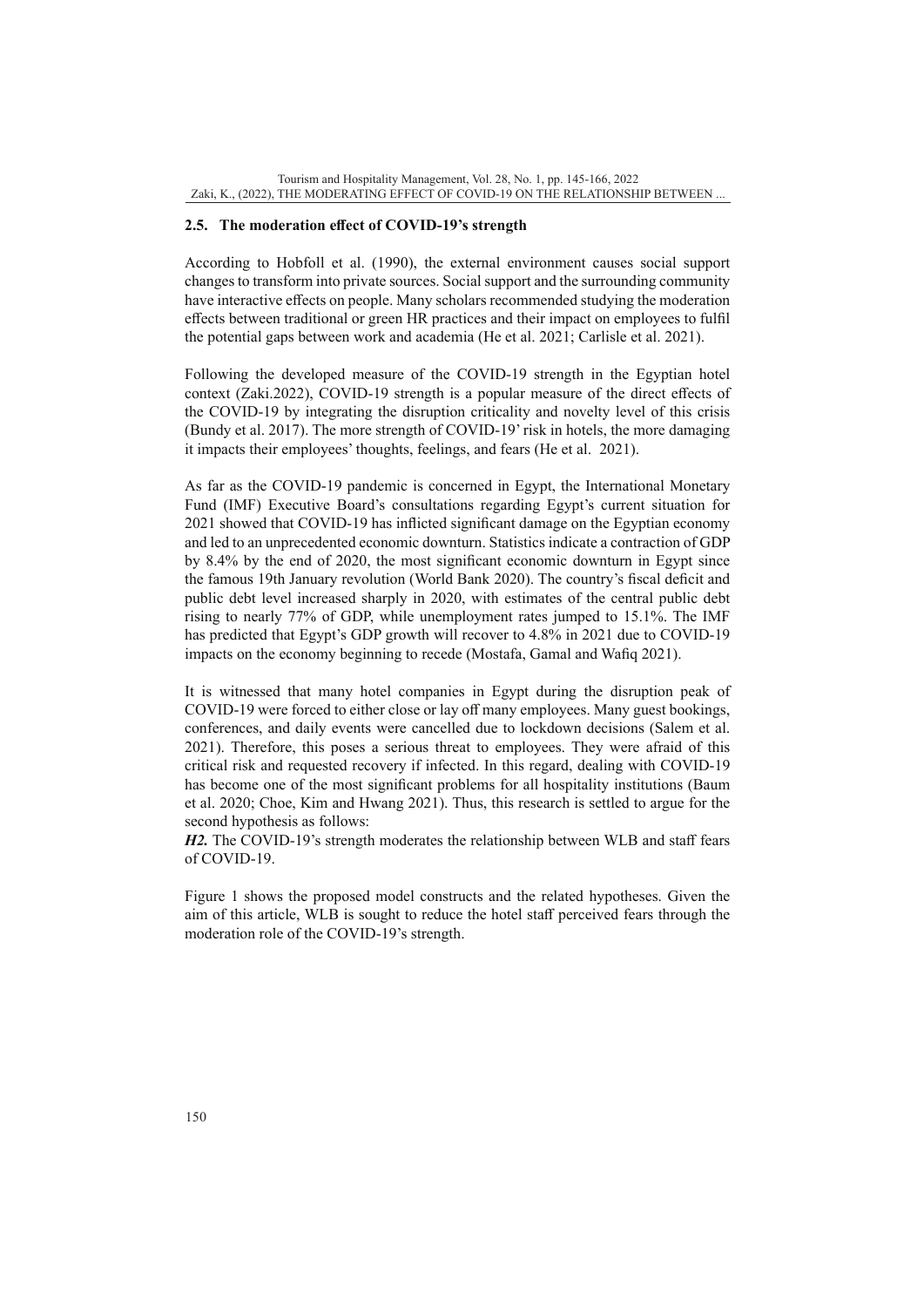Figure 1: **The proposed moderated framework**



#### **3. METHODOLOGY**

## **3.1. Sample and population**

Chain hotels based in Cairo, Egypt, are selected as the sampling frame for this study. Cairo has 34 deluxe American and French international chains (EHA 2020). Twenty hotels were purposively selected from the hotel population. The multiple case study strategy uses mixed methods research to gather perceptions from different perspectives (Crotty 2003). The target study subject is the hotel staff working in a customer-contact department or back of the house since they fear the high-expected turnover level due to COVID-19 (Knight et al. 2020; Yacoub and ElHajjar 2021). An online questionnaire in the first phase was used from March 2020 until May 2020 to achieve the first objective. A personal connection approach with hotel managers facilitated the data collection. Hotel managers were provided with the questionnaire link for research and then were asked to approach their staff to share and distribute the questionnaire due to COVID-19 restrictions. Written and verbal consent forms were collected from respondents. Three hundred seventy valid questionnaires were received by the cut-off date and considered suitable for further analysis following the rule of 10 observations needed for each survey indicator (Kline 2005). As the questionnaire contained 23 observed indicators, the 370 sample size is valid for SEM analysis (Hair et al. 2016).

#### **3.2. Research instruments**

As with the first instrument's case, the questionnaire comprises 27 questions on three main factors (Appendix). It takes approximately 35 minutes to be completed. It has granted participants the right to be fully informed about the research rights and privacy. Confirmed voluntary participation and the right to withdraw from participation have been highlighted. Most of the questionnaire questions (Arabic and English versions) used close-ended and open-ended questions. Fellow-up emails and telephone calls were used to trigger participation. Piloting was performed on a sample of academics to test the questionnaire instrument. Pilot test outcomes guaranteed a complete understanding of all agreed respondents to the research variables.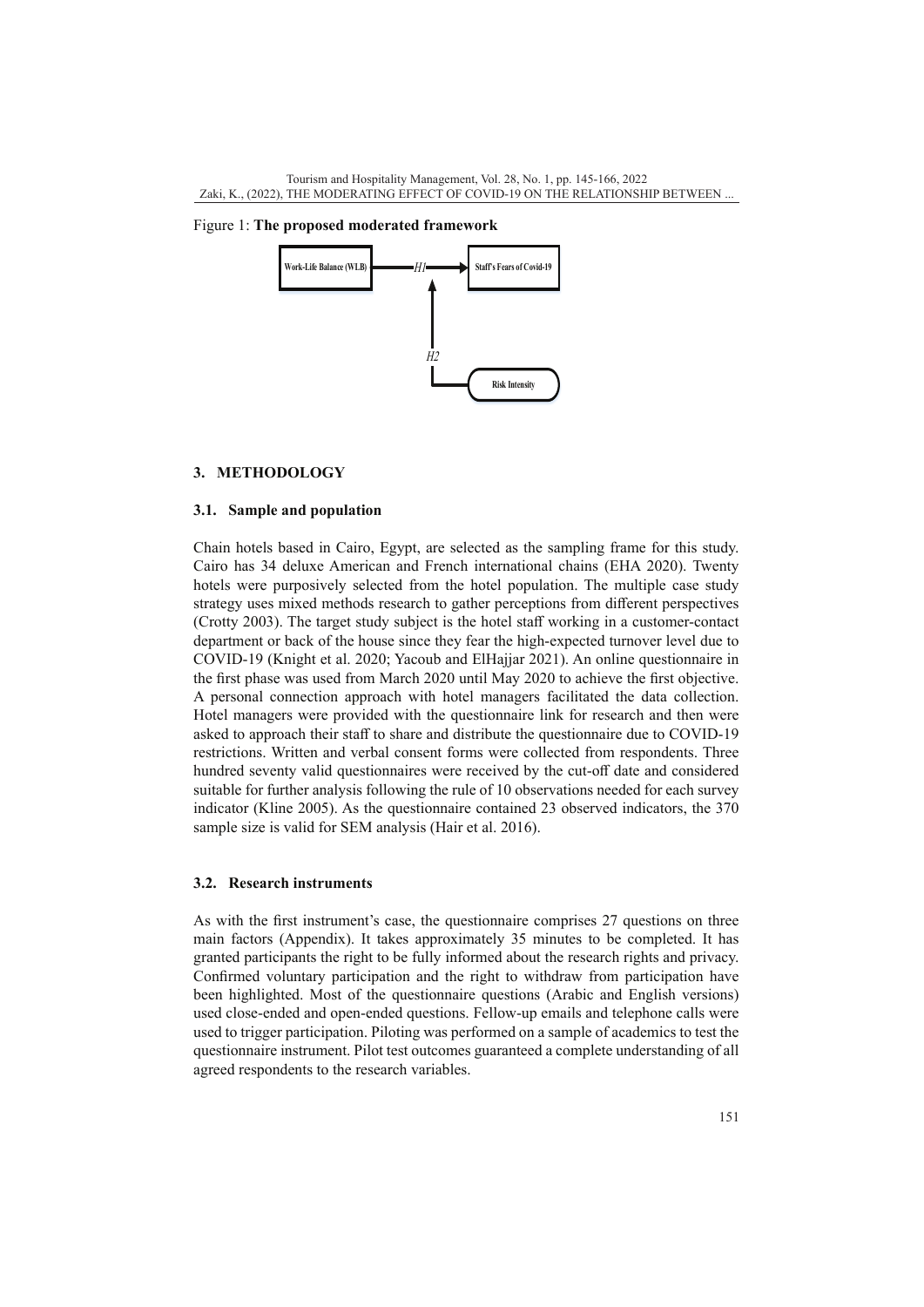The questionnaire involved four sections. The first section encloses a cover letter to clarify the purpose of the survey, essential contact information, and general directions, followed by five questions about the demographic data (age, gender, address, qualifications, and department). The second section was designed to get the respondent's perceptions of WLB (12 items). It was developed based on reliable and valid scales of previous literature with some wording amendments to match the research goals (Wong and Ko 2009; Zheng et al. 2015; Karkoulian, Srour and Sinan 2016; Zaki 2017; Cain, Busser and Kang 2018; Talukder et al. 2018; Kaya and Karatepe 2020; Xu et al. 2020; Hjálmsdóttir and Bjarnadóttir 2021). The third section was designed to get the respondent's perceptions of staff's fears of COVID-19. Staff's fears measures (5 variables) were adapted (Lebel 2016, 2017; Naeem 2021; Sharma et al. 2021). Respondents were asked how frequently they felt fear during COVID-19. The fourth section contained six variables of risk strength (Zhou, Zhang and Yu Xuan 2020; Zaki 2022). All research constructs were measured using a five-point Likert scale:  $1 =$  (strongly disagree) and  $5 =$  (strongly agree).

In the second phase, seven semi-structured interviews with hotel managers and HR managers based on the snowballing technique (Saunders, Lewis and Thornhill 2012) were mediated using *GoogleMeet* to validate and confirm the research model's relationships and achieve the second, third research objectives. It was assured anonymity during these interviews.

# **3.3. Data analysis**

Questionnaire analysis was performed by building and testing the measurement and structural models (Hair et al. 2016). The PLS-SEM was used to test dimensions and investigate the relationship between model variables. During the second phase of this research, the semi-structured interviews were coded and then transcribed using the NVIVO tool. Three themes were then developed.

# **4. RESULTS**

# **4.1. Survey findings**

It was decided to use PLS-SEM to test our data. PLS-SEM is an advanced analysis technique used to predict the research dimensions. It is a flexible approach to building and testing the research model since there are fewer requirements than other methods regarding the sample size and normal distribution (Hair et al. 2016). Therefore, the PLS algorithm and bootstrapping techniques were implemented to check factor loadings, path coefficients, and significance levels. The normality of the data was judged with histograms, kurtosis, and skewness, as recommended by Saunders, Lewis and Thornhill (2012). The measurement model was considered, followed by the assessment of the structural model.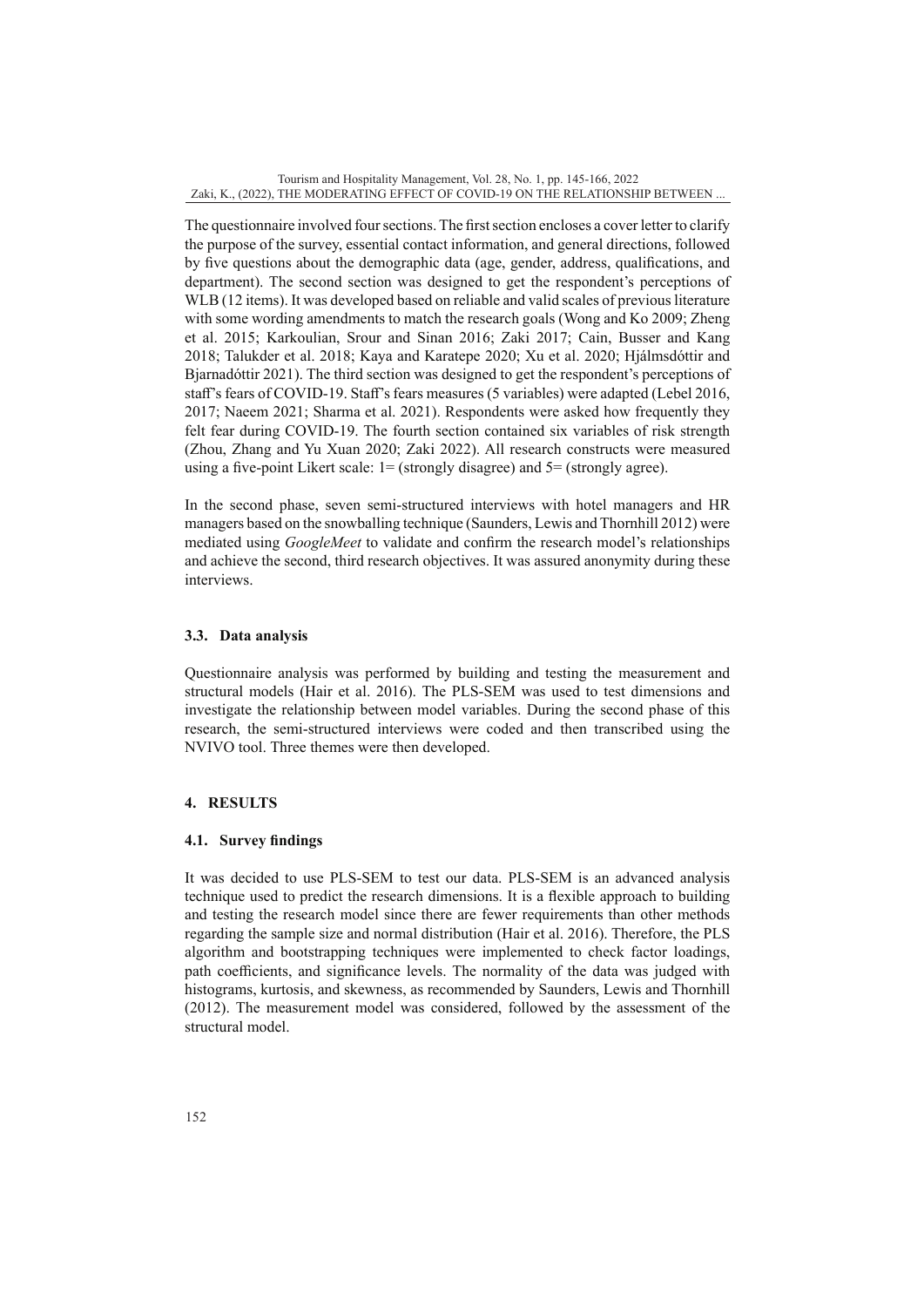# 4.1.1. Sample demographics

| Variable      | Category           | Frequency | Percent |
|---------------|--------------------|-----------|---------|
| Gender        | Female             | 100       | 27      |
|               | Male               | 270       | 73      |
| Age           | 18-25              | 60        | 16      |
|               | 26-45              | 280       | 76      |
|               | 45                 | 30        | 8       |
| Qualification | Intermediate       | 90        | 24      |
|               | University         | 233       | 63      |
|               | Higher education   | 47        | 13      |
| Department    | Front of the house | 290       | 78      |
|               | Back of the house  | 80        | 22      |
| Total         |                    | 370       | 100     |

# Table 1: **Respondents' profile**

Table 1 showed that out of 370 participants, 73% were male, and 27% were female. Results show that most respondents were 26–45 years old, 76%. While 16% were younger (18-25 years old), 8% were more than 45. Regarding staff qualifications, 63% of employees had university degrees, 24% fell in intermediate education, and 13% with higher education degrees. Regarding the working sector, 78% of respondents were employed in the front of the house sections. At the same time, the remaining 22% came from the back of the house.

#### 4.1.2. Measurement model assessment

The descriptive statistics and correlations between the model variables were first performed as presented in Table 2. The correlation matrix showed a negative and significant relationship between WLB and employees' fears ( $r = -0.250$ ,  $\beta \le 0.05$ ).

| <b>Factors correlation</b> | Mean       | - WLB             |           | Staff's Fears Covid-19's strength |
|----------------------------|------------|-------------------|-----------|-----------------------------------|
| WLB                        | 3.735 1.00 |                   |           |                                   |
| <b>Staff's Fears</b>       |            | $3.215 - 0.250**$ | 1.00      |                                   |
| Covid-19's strength        | 3.51       | $0.451**$         | $0.611**$ | 1.00                              |

## Table 2: **Correlation matrix**

Note:  $p^{**}$  < 0.05.

The measurement model was judged, and convergent validity was guaranteed using factor loadings, Average Variance Extraction (AVE), and Composite Reliability (CR).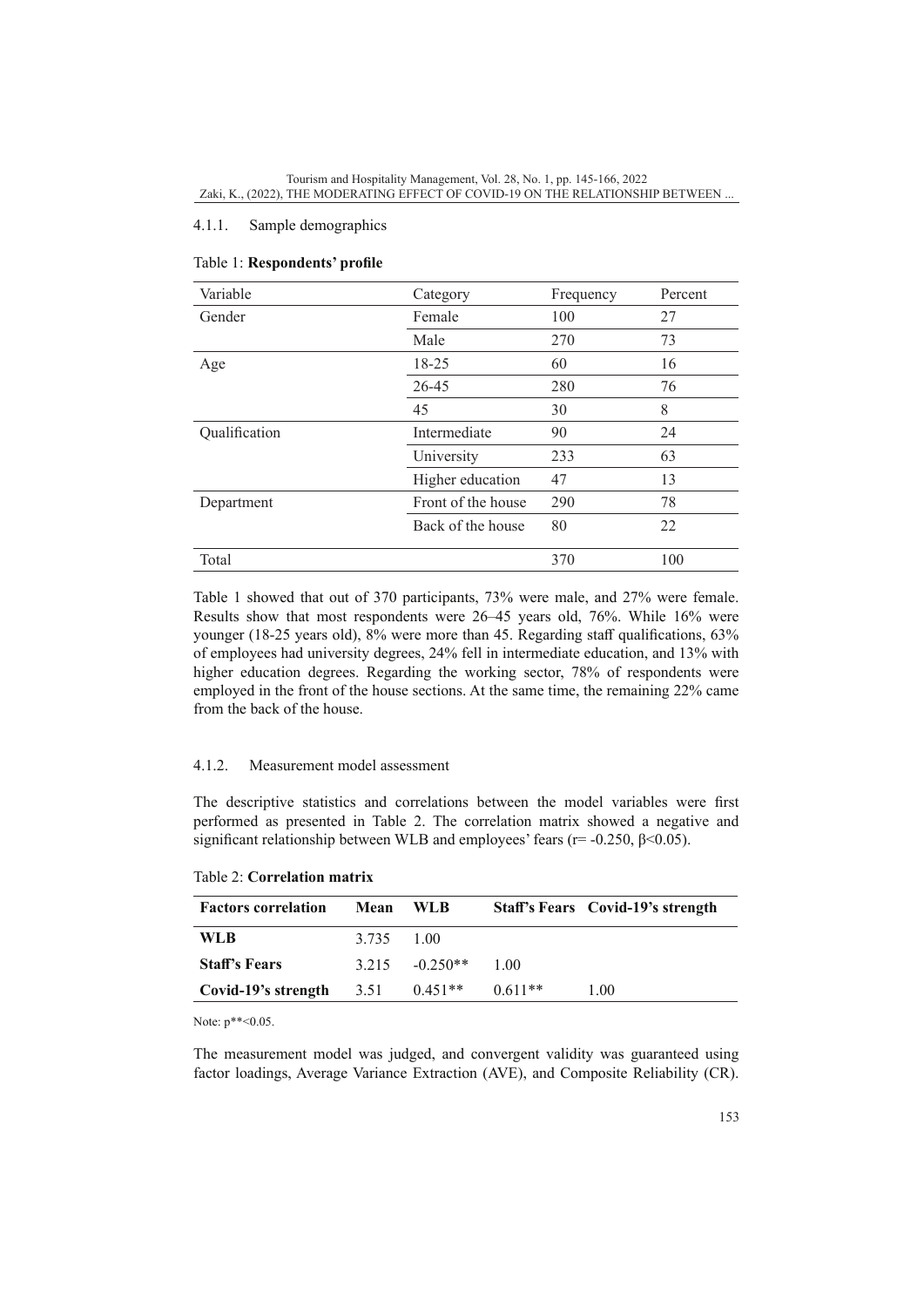Table 3 showed factor loadings exceeded the cut-off value of 50%, and items with the lowest factor loadings were excluded. Similarly, all CR values exceeded 0.7, which is suitable. All AVE values exceeded the recommended value of 0.5. Variance Inflation Factors (VIF) were also assured that no *''common method bias''* exists as their values were less than 3 (Kock 2015).

| Construct  | <b>Items</b>   | <b>Loadings</b> | Alpha | CR   | <b>VIF</b> | <b>AVE</b> |
|------------|----------------|-----------------|-------|------|------------|------------|
| <b>WLB</b> | W1             | $0.80\,$        | 0.82  | 0.90 | 2.7        | 0.70       |
|            | W <sub>2</sub> | 0.82            |       |      |            |            |
|            | W3             | 0.71            |       |      |            |            |
|            | W4             | 0.96            |       |      |            |            |
|            | W <sub>5</sub> | 0.89            |       |      |            |            |
|            | W <sub>6</sub> | 0.75            |       |      |            |            |
|            | W7             | 0.68            |       |      |            |            |
|            | W8             | 0.90            |       |      |            |            |
|            | W9             | 0.72            |       |      |            |            |
|            | W10            | 0.81            |       |      |            |            |
|            | W11            | 0.93            |       |      |            |            |
|            | W12            | 0.61            |       |      |            |            |
| Fears      | F1             | 0.71            | 0.90  | 0.78 | 2.9        | 0.58       |
|            | F <sub>2</sub> | 0.62            |       |      |            |            |
|            | F <sub>3</sub> | 0.98            |       |      |            |            |
|            | F <sub>4</sub> | 0.76            |       |      |            |            |
|            | F <sub>5</sub> | 0.68            |       |      |            |            |
| Covid-19's | I1             | 0.72            | 0.83  | 0.89 | 2.7        | 0.75       |
| strength   | I2             | 0.79            |       |      |            |            |
|            | <b>I3</b>      | 0.89            |       |      |            |            |
|            | I <sub>4</sub> | 0.84            |       |      |            |            |
|            | I <sub>5</sub> | 0.69            |       |      |            |            |
|            | <b>I6</b>      | 0.65            |       |      |            |            |

Table 3: **Convergent validity**

Regarding the discriminant validity, the Fornell-Larcker formula and the HTMT ratio (Henseler, Ringle and Sarstedt 2015) were used to calculate it (Hair et al. 2016). Table 4 displayed discriminant validity was also achieved.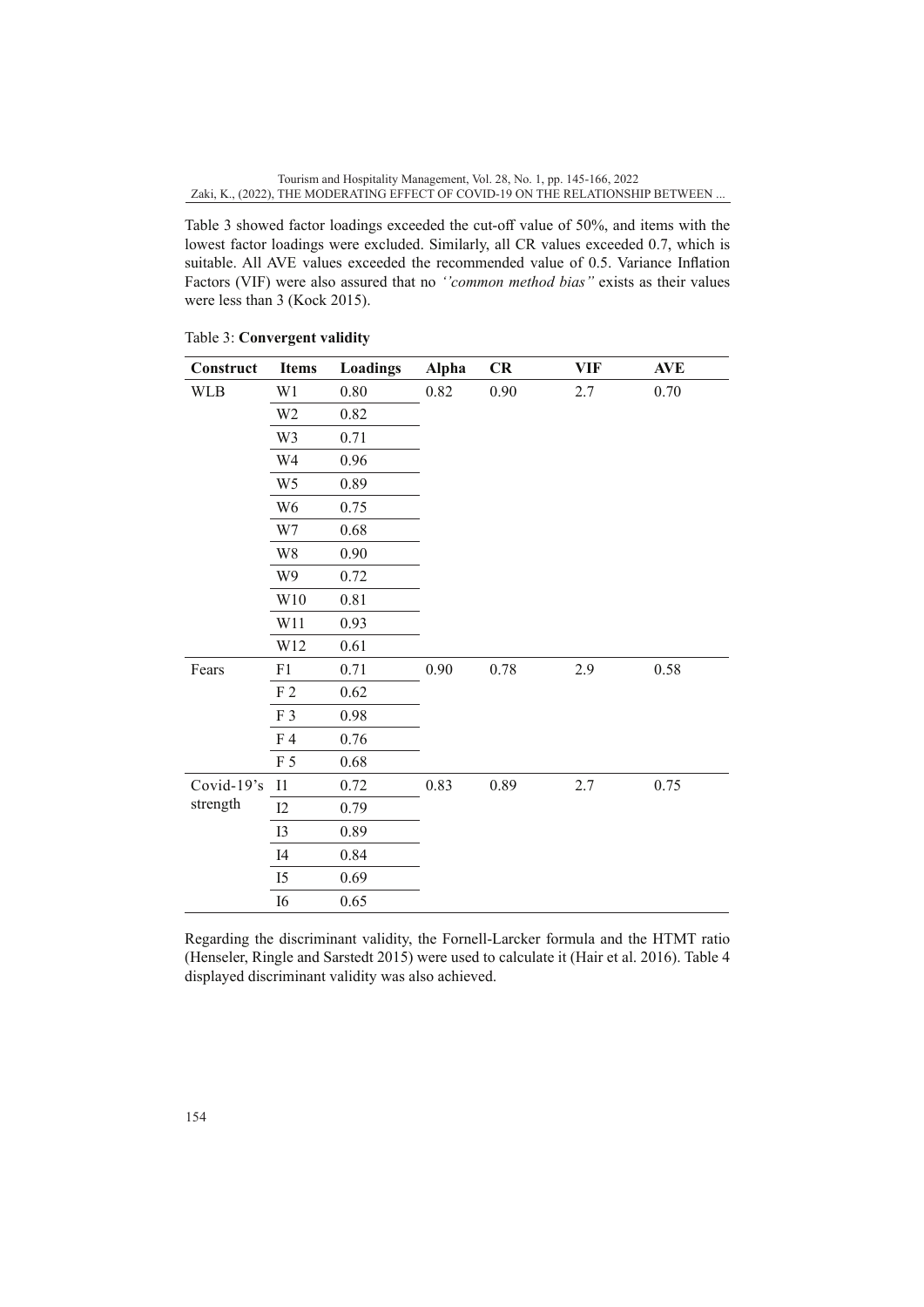| Fornell-Larcker Measures |      |                    |                     |  |  |
|--------------------------|------|--------------------|---------------------|--|--|
|                          | WLB  | <b>Staff Fears</b> | Covid-19's strength |  |  |
| WLB                      | 0.73 |                    |                     |  |  |
| <b>Staff Fears</b>       | 0.29 | 0.70               |                     |  |  |
| Covid-19's strength      | 0.26 | 0.19               | 0.72                |  |  |
| <b>HTMT</b> Measures     |      |                    |                     |  |  |
|                          | WLB  | <b>Staff Fears</b> | Covid-19's strength |  |  |
| WLB                      |      |                    |                     |  |  |
| <b>Staff Fears</b>       | 0.44 |                    |                     |  |  |
| Covid-19's strength      | 0.38 | 0.19               |                     |  |  |

# Table 4: **Discriminant validity**

# 4.1.3. Structural model assessment and hypothesis testing

The structural model was tested after the assessment of the measurement model. Path coefficients, *t*-values, and standard errors showed the model's significance. The first hypothesis was tested for main effects using the bootstrapping technique in Smart PLS. The direct hypotheses were then empirically tested (Table 5) using a critical ratio  $(\sim]$  1.64; P < 0.05). H1 proposed that WLB decreases staff's fears of COVID-19. Table 4 supported H1 since  $\beta$ = -0.272,  $\beta$  < 0.01.

The moderating effect of COVID-19 risk intensity was tested using an Excel tool (Figure 2) based on the bootstrapping technique. Results highlighted WLB was negatively related to staff's fears of COVID-19 and significant (β= -0.272, β < 0.01), while the strength level of COVID-19 positively affected staff's fears of COVID-19 (β= 0.308, β<0.01). Table 4 also presented the interaction effect (WLB×Covid-19's strength) negatively impacted staff's fears of COVID-19 ( $\beta$ = -0.214,  $\beta$ <0.01), which means that COVID-19's strength had a negative moderation role on staff's fears of COVID-19.

COVID-19 risk intensity played a significant moderating role (Figure 2) between WLB and staff's fears of COVID-19. The stronger the COVID-19 risk intensity, the more influential the negative impact of WLB on staff fears. Therefore, COVID-19 risk intensity strengthens the negative relationship between WLB and staff fears. As a result, H2 was strongly supported.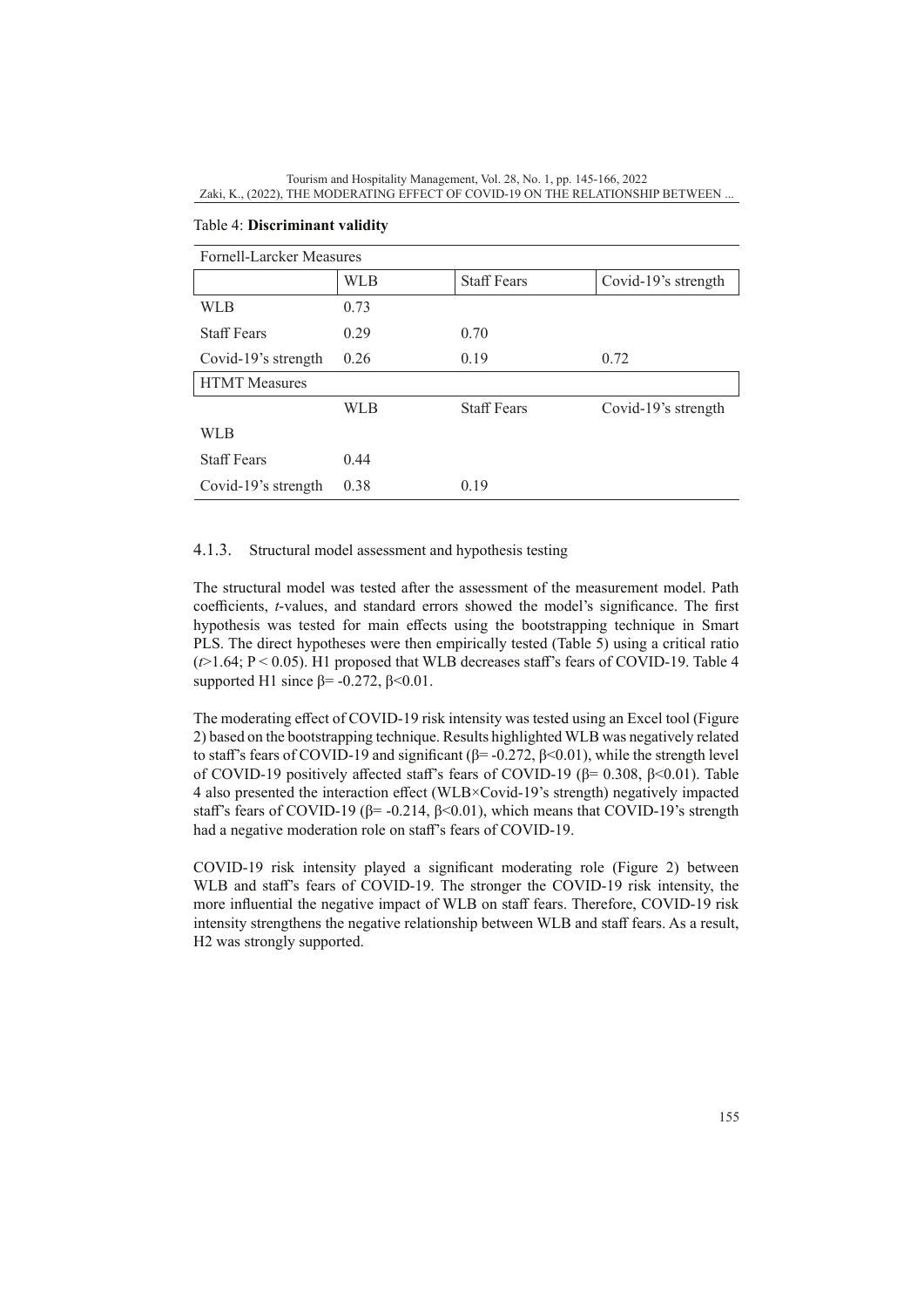

Figure 2: **The moderation effect of COVID-19 intensity**

Table 5: **Path analysis**

| H    | Relationships                                | <b>Beta</b> | <i>t</i> -value | Lower<br>level | <b>Upper</b><br>level | <b>Decision</b> |
|------|----------------------------------------------|-------------|-----------------|----------------|-----------------------|-----------------|
| H. 1 | $WLB \rightarrow Fears$                      | $-0.272**$  | 4.16            | $-0.17$        | $-0.34$               | Supported       |
|      | Moderator                                    | $0.308**$   | 4.08            | 0.22           | 0.41                  |                 |
| H.2  | $WLB \rightarrow -$<br>Covid-19'<br>strength | $-0.214**$  | 4.11            | $-0.11$        | $-0.19$               | Supported       |

# **4.2. Interviews findings**

This research's second phase is qualitative, based on interviews to validate the survey results. A total of seven semi-structured interviews were conducted with hotel managers (H1, H2, H3) and HR managers (H4-H7) in Cairo. Interviews were carried out in Arabic and then translated into English. Interviews were coded as follows (H1:H7), and their names were kept anonymous to ensure confidentiality. Overall, three main themes emerged. These themes offered additional confirmation and understanding of the relationships between the model's dimensions.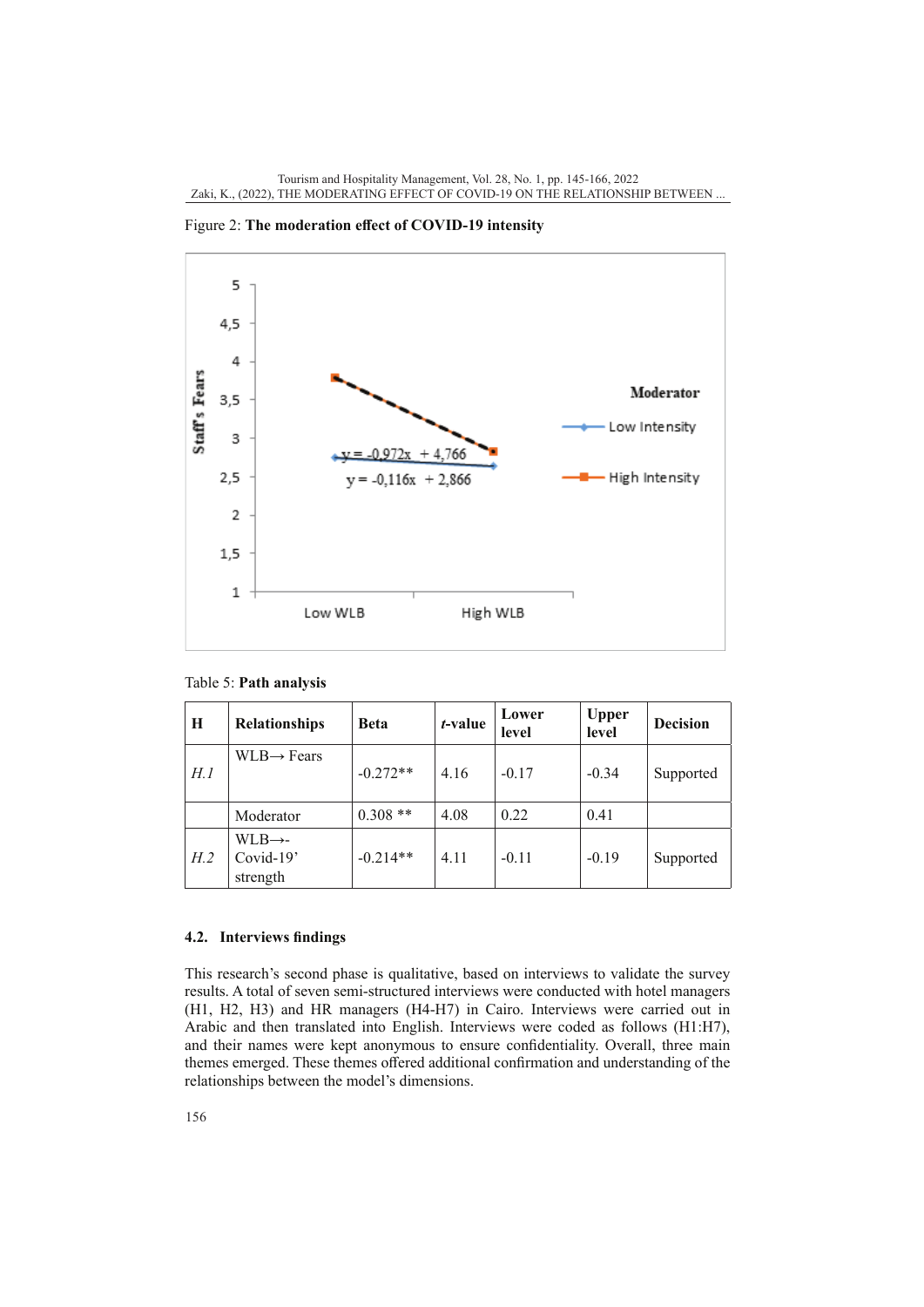# 4.2.1. Theme one: WLB in Egyptian hotels during COVID-19

WLB is still a novel issue under research in the hotel context. There are many initiatives under the WLB umbrella. Some of them are related to modern HR practices on one side. On the other side, many scholars merged between WLB and HR sustainability. The level of WLB's training in hotels has a remarkable dual impact on the employee work environment and daily life routine (Cain, Busser and Kang 2018; Kaya and Karatepe 2020). During crises, the hotel industry struggled to maintain a low level of staff turnover. Due to lockdown decisions and the COVID-19 outbreak, many hotels are forced to close and expulsion their employees (Yacoub and ElHajjar 2021).

The following interviewees' statements supplemented the previous literature as follows:

*As a big chain company worldwide, some drawbacks hindered our progress due to the global pandemic of Coronavirus in this hotel. Many bookings were cancelled, and most indoor and outdoor festivals were stoped (H6).*

*Like many other industries, the work-life balance can be a crucial complication for staff. Our corporate values guide us in building a skilled and more experienced team equipped with the emotional and intellectual skills to realm their work-life balance and stay healthy, fulfilling their occupation. Our commitment to staff growth through vocational training means that when you become one of our team, you do so with the confidence to embrace our hotel's strengths and overcome its future drawbacks (H2).*

*Our hotel strengthens the relationship between our staff. Although most of us stayed home due to COVID-19, I could not cut any staff wages. As you know, hotel staff is our niche. We searched for many work alternatives to compensate for our loss. I was lucky to present our corporate initiatives related to staff wellbeing and WLB practices to many experts in the Middle East. We do not choose to have our staff safe or decrease their duties to the minimum (H3).*

*What concerns me is the continuity of preserving our employment, especially the first and supervisory line, and the stability of the production wheel at work in the various hotel departments. It can be achieved by implementing innovative ideas in the community and transforming the equation from a harmful problem or crisis to positive energy. These actions have been considered inside this hotel. We still deliver staff training programs to support them and stay safe (H1).*

# 4.2.2. Theme two: Staff's fears from COVID-19 in hotels

It is well documented that WLB helped overcome any fears about potential risks. WLB strengthens staff beliefs about their organisational capabilities and wellbeing (He et al. 2021). Balancing between life duties and responsibilities and the paid work generates safe feelings and confidence (Cain, Busser and Kang 2018). The following statements confirmed this feedback as follows: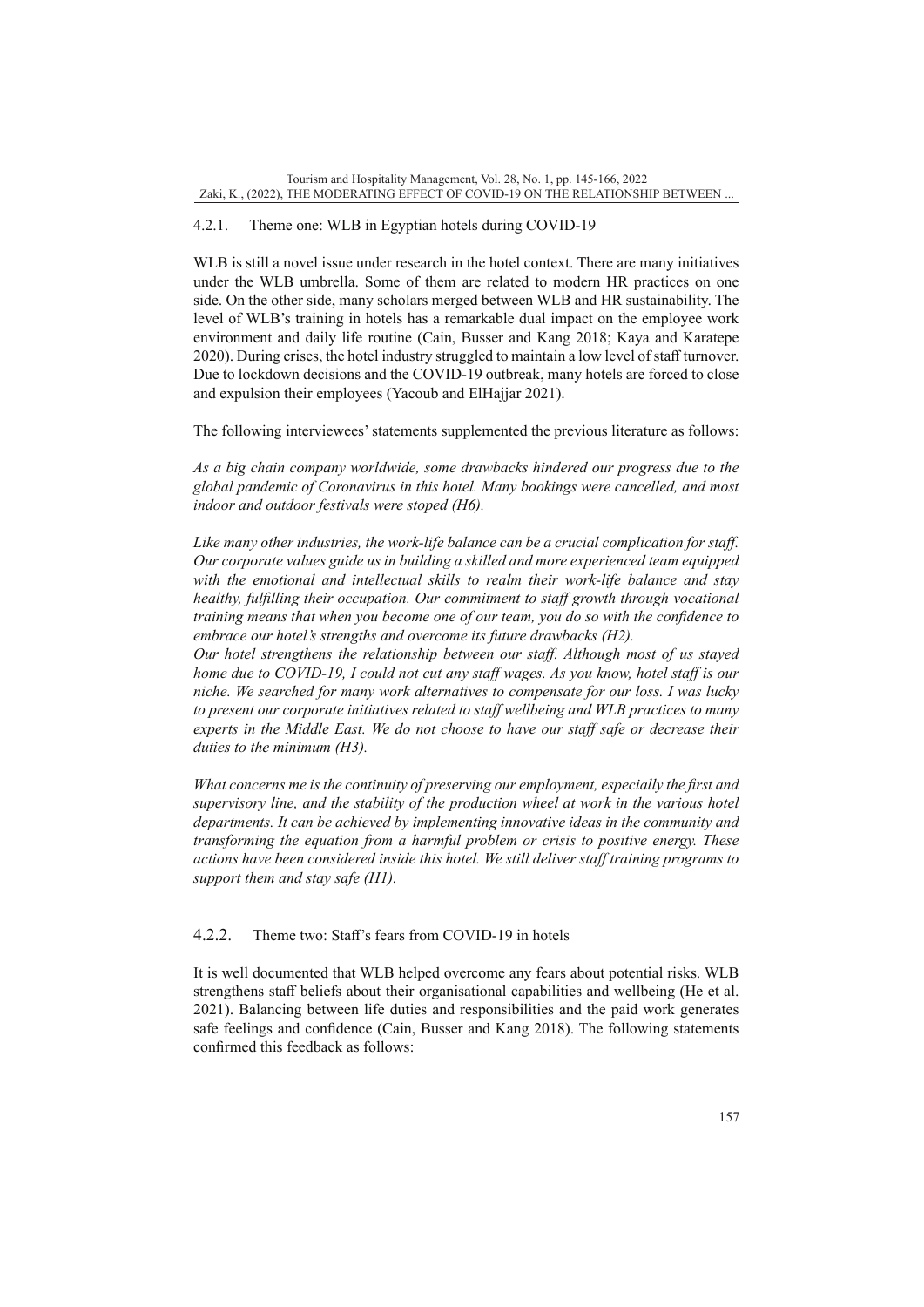*Most of the staff are still unvaccinated. We always adopt the precautions measures of the ministry of health, like wearing masks and being on social distancing. However, fears of being infected are always a matter of doubt. As the HR manager, I was forced to hear any regulations from the top management. Many salaries were minimised, and casual workers were forbidden (H7).* 

*Being a staff member of a susceptible industry with high turnover percentages, external threats like COVID-19 pose many dangers. I am too afraid that this virus to catch me or that this company will fire me out (H6).*

*Two key factors affecting the balance between our staff's work and health in hotels. The*  first is the basic idea of work-based shifts. For the most part, Restaurants work well *external the standard all day. Accordingly, they need staff to be accessible for shifts that may begin later. Shifts' work is a two-sided deal. You can frequently take as much work as you need to set aside cash and stay occupied. On the flipside, irregular working hours require a degree of adaptability in your own life to guarantee social responsibilities. Secondly, serving liquor, as alcohol is promptly accessible at whatever point, pressure should strike (H5).*

4.2.3. Theme three: The relationship between WLB and COVID-19's intensity

COVID-19's intensity increased the negative impacts of WLB on employees' fear. It has been reported that the surrounding environment influences employees (Karatepe, Saydam and Okumus 2021). COVID-19 intensity strengthened the negative relationship between WLB and staff fear of COVID-19 (Choe, Kim and Hwang 2021). As an extreme intense risk occurs, employees become more eager for care and support from their institutions (He et al. 2021). The greatest disruptive and critical was the COVID-19 pandemic; the most significant negative were the effects of WLB on doubts of the external risks (Baum et al. 2020). The following statements confirmed this feedback as follows:

*Like any hotel manager, I advised staying aware of my work-life balance. If our staff become too embroiled in the hotel work, it could negatively affect their relationships, family responsibilities, and pleasure. Employee burnout is not the case in this hotel. We encourage many decent work transformation strategies as some jobs have been scheduled remotely due to COVID-19. We see a significant loss in our profit, although we are still regularly paying our payrolls (H2).* 

*Due to corporate social responsibility, we are forced to invest more in staff capabilities. We contributed voluntarily to the community to keep staff healthy. We strongly advise them to wear masks and stay socially distanced (H4).*

*We practice WLB initiatives during COVID-19. WLB stops burnout, reduces stress and anxiety, and helps refocus on job duties. You can ask them about the hotel activities that make them happy and satisfied. We are confident about this hotel since we are one family fighting COVID-19. This hotel's core standard is away from stress and anxiety as we support and provide well care to staff (H5).*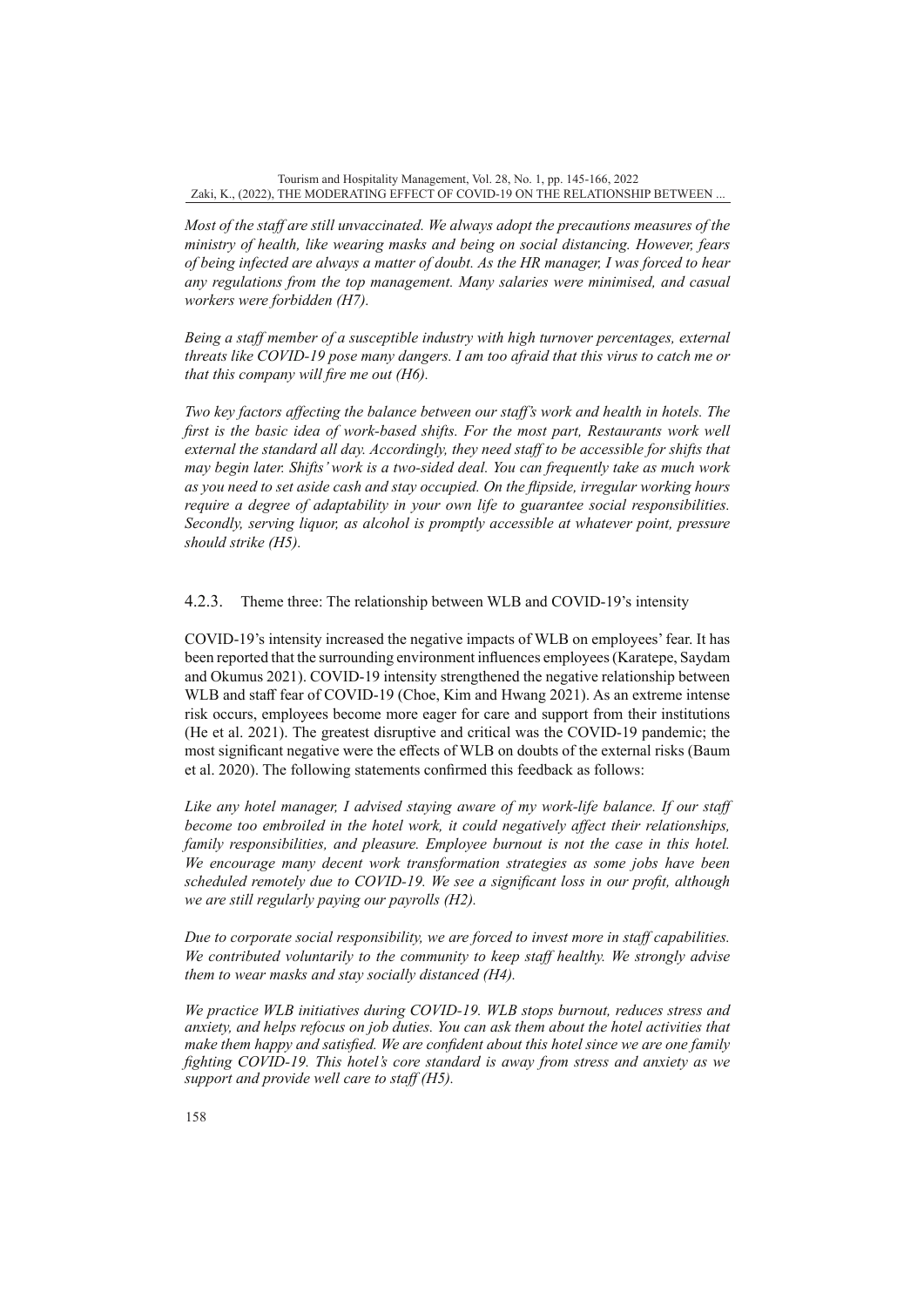# **5. DISCUSSIONS and CONCLUSIONS**

The survey findings showed that all hypothesised relationships are supported. PLS-SEM output revealed that the relationship between WLB and the negative impacts of COVID-19 is more significant since  $\beta$ = -0.272,  $\beta$ <0.01. This result is agreed with (He et al. 2021). Moreover, COVID-19's strength showed a significant moderated effect between WLB and staff's fears of COVID-19. The stronger the COVID-19, the more influential the negative impact of WLB on staff fears (β= 0.308, β < 0.01). Accordingly, the moderation effect was significant. Moreover, the findings of the interviews confirmed a significant relationship between WLB and staff fears of COVID-19. Therefore, this result is agreed with (Sharma et al. 2021).

This research explored the moderation effect of the COVID-19's strength in the hotel industry on the relationship between WLB and employee fears of COVID-19. Consistent with the literature, WLB influenced hotel employees' psychological and social aspects (Luu 2021). The research gap is a plethora of research on the outcomes of staff fear in their career following COVID-19 (Naeem 2021). However, practices that could decrease or overcome this fear have been ignored. Previous research investigated the relationship between HR initiatives and employees' attitudes/behaviours during normal working conditions (Chiang, Birtch and Kwan 2010; Wong and Chan 2020; Ma et al. 2021), but rarely any research could suggest a mechanism to deter staff fears during COVID-19 (He et al. 2021). Therefore, this study answered how to overcome staff fear of COVID-19 through practising the WLB in hotels.

# **6. IMPLICATIONS**

COVID-19's research gets more interest globally as it is considered a universal event / risk. However, the hotel sector still lagged in healing solutions to COVID-19 related social outcomes. This study explored how WLB affected hotel staff fears of COVID-19 in Egypt. It is concluded that hotels could manage their employees' fears by practising WLB during crises such as COVID-19. When COVID-19 becomes stronger, hotel staff fears increase. Hence, this research confirmed that practising and activating the initiatives of WLB reduced the negative impacts of COVID-19 on employees.

# **6.1. Theoretical implications**

The proposed framework was highlighted to explore the moderation effect of WLB in times of crisis (e.g., COVID-19) with the hotel employees' fears of COVID-19. Therefore, this study contributes to the contemporary HR literature and COVID-19 research. Secondly, this research's contribution implies expanding our knowledge regarding the SST and TR theories by providing empirical evidence of the moderation effect of COVID-19's intensity on the relationship between WLB and staff fears amid COVID-19. Accordingly, this study predicts and interprets employees' fears of COVID-19 threats. Few studies have used these theories to forecast adverse consequences. Thus few explanations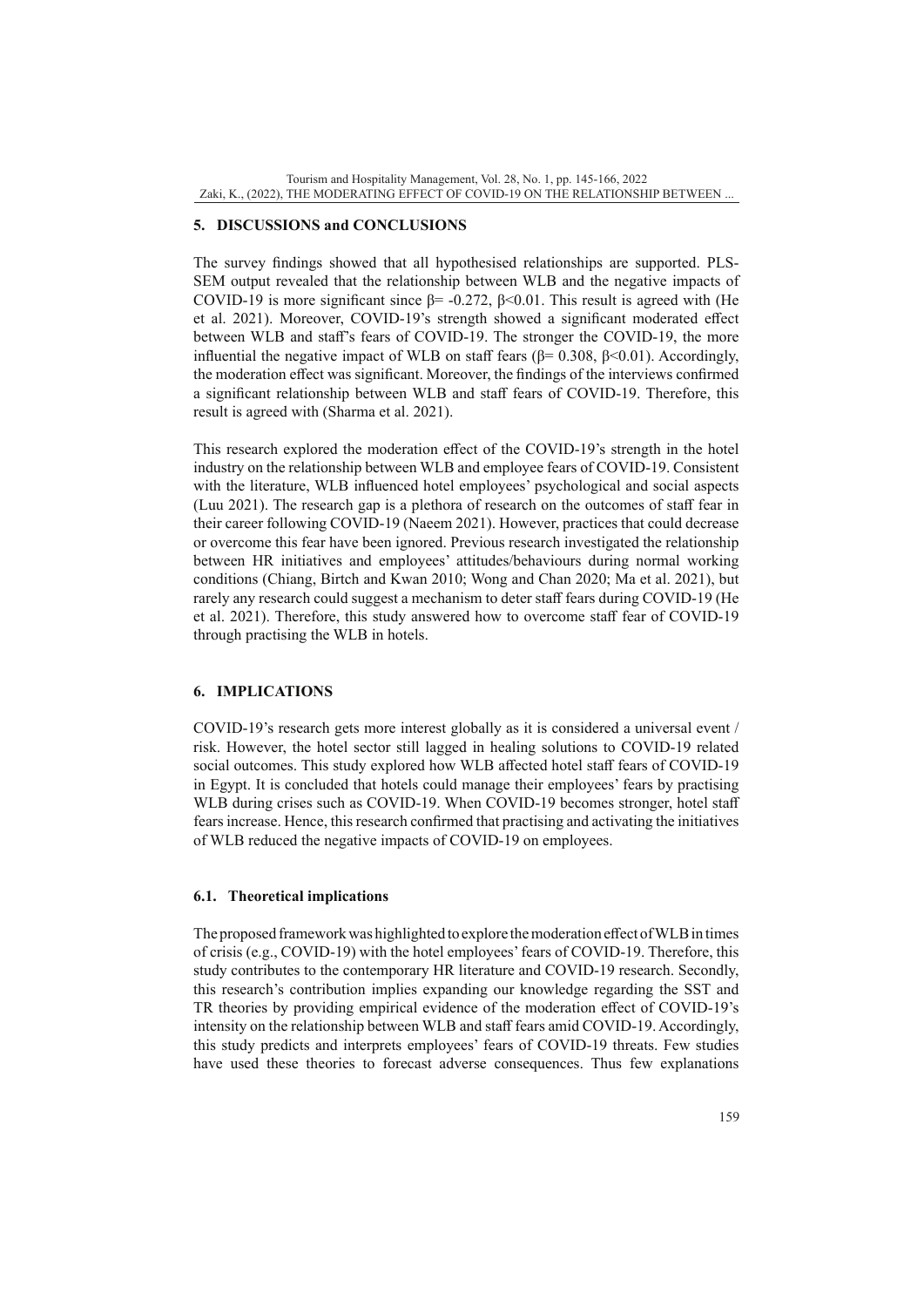involving HR and the attitudinal perspective considerably elucidate these emotions, especially during COVID-19.

This study found that hotel staff fears during COVID-19 risk could be controlled in case of better WLB practising. According to SST, hotels could offer a sense of attachment to their staff (Hobfoll et al. 2018). Accordingly, the external risks could be an issue of control. WLB sends an encouraging message to hotel employees, supporting them in overcoming risks such as negative COVID-19 impacts. Notably, this study coincided with the basic assumptions of TOR. Since hotel employees are worried about their job future during COVID-19, the result may be an event/risk perception followed by fears. As a result, this study explained the effect of WLB on overcoming employees' fears regarding COVID-19. This point of view fills the gap in the current hospitality literature.

#### **6.2. Practical implications**

Hotel managers should help their employees beat fears of outside risks during crises and pandemics. The hotel business's success relies upon populace versatility and ongoing service quality; thus, the lockdown and social separating arrangements during COVID-19 had an immediate and negative effect. The emergency projects of government were not accessible, dependable, or successful in every case. Furthermore, individual assets and resources were lacking and too powerless to consider dealing with the COVID-19's social outcomes (Bhumika 2020). Consequently, hotel managers should encourage their staff to practice WLB to overcome fears during and in the repercussions of any potential risk.

# **6.3. Research limitations and future directions**

The study is focused only on hotel staff as the primary respondent. Future research should include other tourism staff as well. Second, exploring the respondents' age or gender impact on the WLB notion would be worthwhile. Gender variation could be a matter when practising WLB in hotels. Future research should compare sector-type results to explore other relationships with WLB. Furthermore, the generalizability of these data will be restricted because this study context is only based on an accessible sample from the hotel population in Cairo, albeit it could be a merit if it were replicated in another region.

#### **REFERENCES**

- Adame, C., Caplliure, E.-M. and Miquel, M.-J. (2016), "Work–life balance and firms: A matter of women?", *Journal of Business Research*, Vol. 69, No. 4, pp. 1379–1383. [https://doi.org/10.1016/j.](https://doi.org/10.1016/j.jbusres.2015.10.111) [jbusres.2015.10.111](https://doi.org/10.1016/j.jbusres.2015.10.111)
- Agarwal, P. (2021), "Shattered but smiling: Human resource management and the wellbeing of hotel employees during COVID-19", *International Journal of Hospitality Management*, Vol. 93, 102765. [https://doi.](https://doi.org/10.1016/j.ijhm.2020.102765) [org/10.1016/j.ijhm.2020.102765](https://doi.org/10.1016/j.ijhm.2020.102765)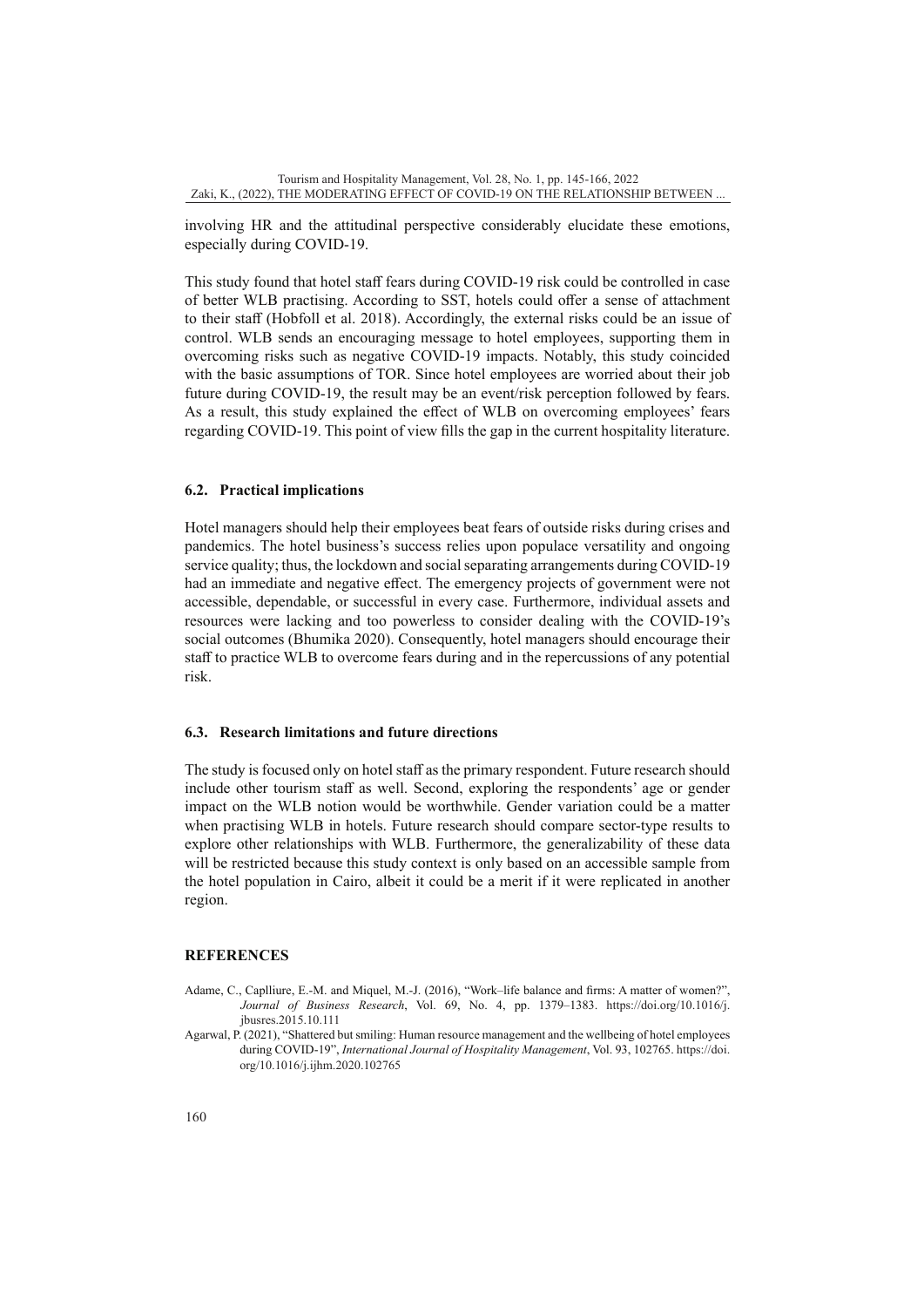Tourism and Hospitality Management, Vol. 28, No. 1, pp. 145-166, 2022 Zaki, K., (2022), THE MODERATING EFFECT OF COVID-19 ON THE RELATIONSHIP BETWEEN ...

- Agarwal, S. and Lenka, U. (2015), "Study on work-life balance of women entrepreneurs review and research agenda", *Industrial and Commercial Training*, Vol. 47, No. 7, pp. 356–362. [https://doi.org/10.1108/](https://doi.org/10.1108/ICT-01-2015-0006) [ICT-01-2015-0006](https://doi.org/10.1108/ICT-01-2015-0006)
- Baptiste, D., Fecher, A.M., Dolejs, S.C., Yoder, J., Schmidt, C.M., Couch, M.E. and Ceppa, D.P. (2017), "Gender differences in academic surgery, work-life balance, and satisfaction", *Journal of Surgical Research*, Vol. 218, pp. 99–107.<https://doi.org/10.1016/j.jss.2017.05.075>
- Baum, T., Mooney, S.K.K., Robinson, R.N.S. and Solnet, D. (2020), "COVID-19's impact on the hospitality workforce – new crisis or amplification of the norm?", *International Journal of Contemporary Hospitality Management*, Vol. 32, No. 9, pp. 2813–2829. [https://doi.org/10.1108/](https://doi.org/10.1108/IJCHM-04-2020-0314) [IJCHM-04-2020-0314](https://doi.org/10.1108/IJCHM-04-2020-0314)
- Bhumika, B. (2020), "Challenges for work–life balance during COVID-19 induced nationwide lockdown: exploring gender difference in emotional exhaustion in the Indian setting", *Gender in Management: An International Journal*, Vol. 35, No. 7/8, pp. 705–718.<https://doi.org/10.1108/GM-06-2020-0163>
- Buhalis, D. and Moldavska, I. (2021), "In-room Voice-Based AI Digital Assistants Transforming On-Site Hotel Services and Guests' Experiences", in Wörndl, W., Koo, C. and Stienmetz, J.L. (Eds.), *Information and Communication Technologies in Tourism 2021*, Springer International Publishing, Cham, pp. 30–44.
- Bundy, J., Pfarrer, M.D., Short, C.E. and Coombs, W.T. (2017), "Crises and crisis management: Integration, interpretation, and research development", *Journal of Management*, Vol. 43, No. 6, pp. 1661–1692. <https://doi.org/10.1177%2F0149206316680030>
- Cain, L., Busser, J. and Kang, H.J. (Annette) (2018), "Executive chefs' calling: effect on engagement, worklife balance and life satisfaction", *International Journal of Contemporary Hospitality Management*, Vol. 30, No. 5, pp. 2287–2307.<http://dx.doi.org/10.1108/IJCHM-02-2017-0105>
- Carlisle, S., Zaki, K., Ahmed, M., Dixey, L. and McLoughlin, E. (2021), "The Imperative to Address Sustainability Skills Gaps in Tourism in Wales", *Sustainability*, Vol. 13, No. 3, p. 1161. [https://](https://doi.org/10.3390/su13031161) [doi.org/10.3390/su13031161](https://doi.org/10.3390/su13031161)
- Chen, C.-C., Zou, S. and Chen, M.-H. (2022), "The fear of being infected and fired: Examining the dual job stressors of hospitality employees during COVID-19", *International Journal of Hospitality Management*, Vol.102, pp.1-12. <https://doi.org/10.1016/j.ijhm.2021.103131>
- Chiang, F.F.T., Birtch, T.A. and Kwan, H.K. (2010), "The moderating roles of job control and work-life balance practices on employee stress in the hotel and catering industry", *International Journal of Hospitality Management*, Vol. 29, No. 1, pp. 25–32.<https://doi.org/10.1016/j.ijhm.2009.04.005>
- Choe, J.Y. (Jacey), Kim, J.J. and Hwang, J. (2021), "Perceived risks from drone food delivery services before and after COVID-19", *International Journal of Contemporary Hospitality Management*, Vol. 33, No. 4, pp. 1276-1296.<https://doi.org/10.1108/IJCHM-08-2020-0839>
- Crotty, M. (2003), *The Foundations of Social Research: Meaning and Perspective in the Research Process*, 2nd ed., Sage Publications.
- Deery, M. and Jago, L. (2015), "Revisiting talent management, work-life balance and retention strategies", *International Journal of Contemporary Hospitality Management*, Vol. 27, No. 3, pp. 453–472. <https://doi.org/10.1108/IJCHM-12-2013-0538>
- Degerman, D., Flinders, M. and Johnson, M.T. (2020), "In defence of fear: COVID-19, crises and democracy", *Critical Review of International Social and Political Philosophy*, pp. 1–22. [https://doi.org/10.1080](https://doi.org/10.1080/13698230.2020.1834744) [/13698230.2020.1834744](https://doi.org/10.1080/13698230.2020.1834744)
- Denizci Guillet, B. and Chu, A.M.C. (2021), "Managing hotel revenue amid the COVID-19 crisis", *International Journal of Contemporary Hospitality Management*, Vol. 33, No. 2, pp. 604–627. <https://doi.org/10.1108/IJCHM-06-2020-0623>
- Doshi, D., Karunakar, P., Sukhabogi, J.R., Prasanna, J.S. and Mahajan, S.V. (2020), "Assessing Coronavirus Fear in Indian Population Using the Fear of COVID-19 Scale", *International Journal of Mental Health and Addiction*, Vol. 19, pp. 2383-2391. <https://doi.org/10.1007/s11469-020-00332-x>
- EHA (2020), "Egyptian Hotel Association", *Egyptianhotels*, viewed 3 April 2020, [http://www.](http://www.egyptianhotels.org/) [egyptianhotels.org/](http://www.egyptianhotels.org/)
- Hair, J.F., Hult, G.T.M., Ringle, C.M. and Sarstedt, M. (2016), *A Primer on Partial Least Squares Structural Equation Modeling (PLS-SEM)*, Sage publications.
- He, J., Mao, Y., Morrison, A.M. and Coca-Stefaniak, J.A. (2021), "On being warm and friendly: the effect of socially responsible human resource management on employee fears of the threats of COVID-19", *International Journal of Contemporary Hospitality Management*, Vol. 33, No. 1, pp. 346–366. <https://doi.org/10.1108/IJCHM-04-2020-0300>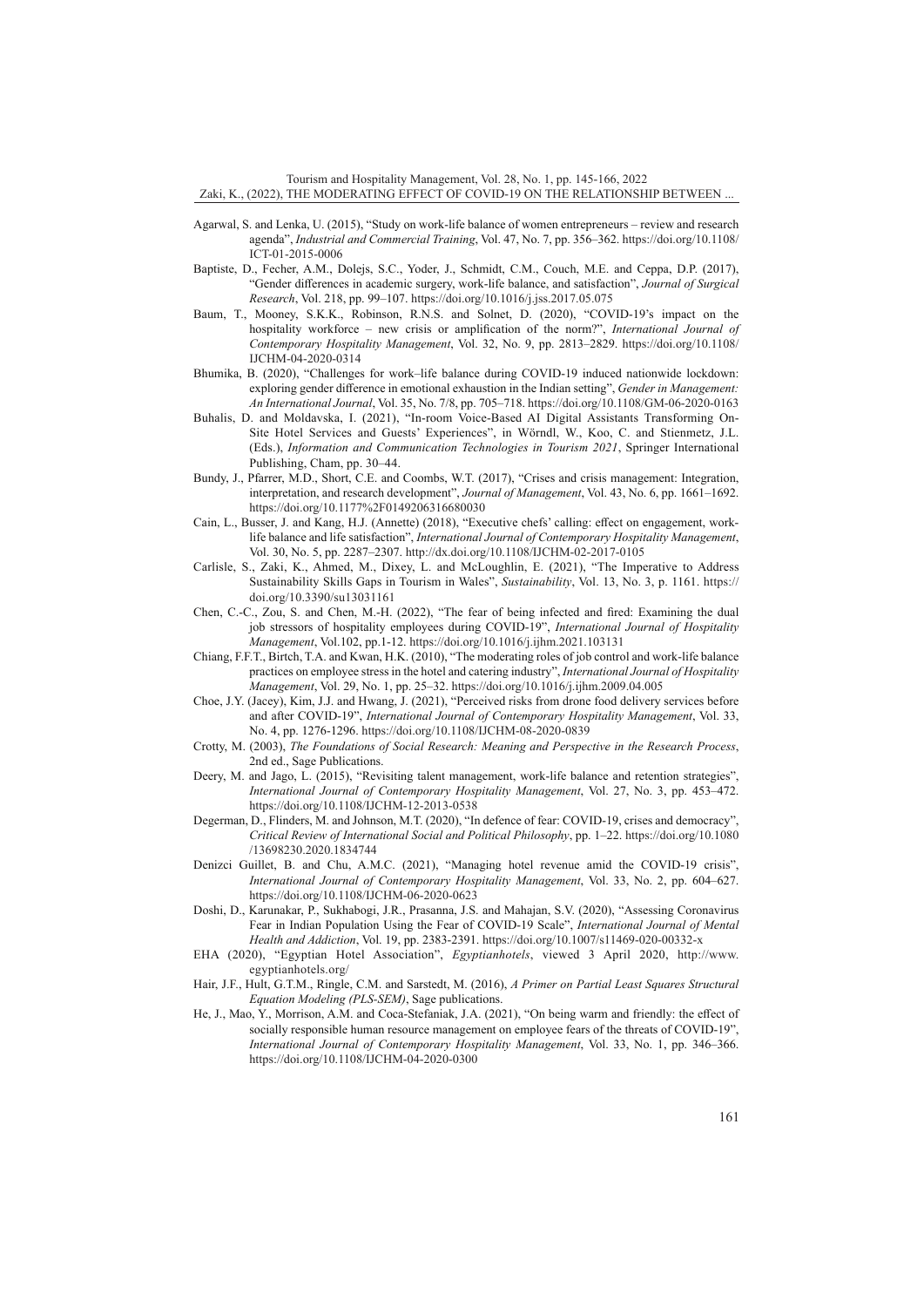Tourism and Hospitality Management, Vol. 28, No. 1, pp. 145-166, 2022 Zaki, K., (2022), THE MODERATING EFFECT OF COVID-19 ON THE RELATIONSHIP BETWEEN ...

- Henseler, J., Ringle, C.M. and Sarstedt, M. (2015), "A new criterion for assessing discriminant validity in variance-based structural equation modeling", *Journal of the Academy of Marketing Science*, Vol. 43, No. 1, pp. 115–135. <https://doi.org/10.1007/s11747-014-0403-8>
- Hjálmsdóttir, A. and Bjarnadóttir, V.S. (2021), "'I have turned into a foreman here at home': Families and work– life balance in times of COVID‐19 in a gender equality paradise", *Gender, Work & Organisation*, Vol. 28, No. 1, pp. 268–283. <https://doi.org/10.1111/gwao.12552>
- Hobfoll, S.E., Freedy, J., Lane, C. and Geller, P. (1990), "Conservation of social resources: Social support resource theory", *Journal of Social and Personal Relationships*, Vol. 7, No. 4, pp. 465–478. [https://](https://doi.org/10.1177%2F0265407590074004) [doi.org/10.1177%2F0265407590074004](https://doi.org/10.1177%2F0265407590074004)
- Hobfoll, S.E., Halbesleben, J., Neveu, J.-P. and Westman, M. (2018), "Conservation of resources in the organisational context: The reality of resources and their consequences", *Annual Review of Organizational Psychology and Organizational Behavior*, Annual Reviews, Vol. 5, pp. 103–128. <https://doi.org/10.1146/annurev-orgpsych-032117-104640>
- Hofmann, V. and Stokburger-Sauer, N.E. (2017), "The impact of emotional labor on employees' work-life balance perception and commitment: A study in the hospitality industry", *International Journal of Hospitality Management*, Vol. 65, pp. 47–58.<https://doi.org/10.1016/j.ijhm.2017.06.003>
- Johari, J., Yean Tan, F. and Tjik Zulkarnain, Z.I. (2018), "Autonomy, workload, work-life balance and job performance among teachers", *International Journal of Educational Management*, Vol. 32, No. 1, pp. 107–120.<https://doi.org/10.1108/IJEM-10-2016-0226>
- Jones, P. and Comfort, D. (2020), "The COVID-19 crisis and sustainability in the hospitality industry", *International Journal of Contemporary Hospitality Management*, Vol. 32, No. 10, pp. 3037–3050. <https://doi.org/10.1108/IJCHM-04-2020-0357>
- Karatepe, O.M., Saydam, M.B. and Okumus, F. (2021), "COVID-19, mental health problems, and their detrimental effects on hotel employees' propensity to be late for work, absenteeism, and life satisfaction", *Current Issues in Tourism*, Vol. 24, No. 7, pp. 934–951. [https://doi.org/10.1080/136](https://doi.org/10.1080/13683500.2021.1884665) [83500.2021.1884665](https://doi.org/10.1080/13683500.2021.1884665)
- Karkoulian, S., Srour, J. and Sinan, T. (2016), "A gender perspective on work-life balance, perceived stress, and locus of control", *Journal of Business Research*, Vol. 69, No. 11, pp. 4918–4923. [https://doi.](https://doi.org/10.1016/j.jbusres.2016.04.053) [org/10.1016/j.jbusres.2016.04.053](https://doi.org/10.1016/j.jbusres.2016.04.053)
- Kaya, B. and Karatepe, O.M. (2020), "Attitudinal and behavioral outcomes of work-life balance among hotel employees: The mediating role of psychological contract breach", *Journal of Hospitality and Tourism Management*, Vol. 42, pp. 199–209. <https://doi.org/10.1016/j.jhtm.2020.01.003>
- Kline, T.J.B. (2005), *Psychological testing: A practical approach to design and evaluation*, SAGE, London.
- Kloutsiniotis, P.V., Mihail, D.M., Mylonas, N. and Pateli, A. (2022), "Transformational Leadership, HRM practices and burnout during the COVID-19 pandemic: The role of personal stress, anxiety, and workplace loneliness", *International Journal of Hospitality Management*, Vol.102, pp.1-14. [https://](https://doi.org/10.1016/j.ijhm.2022.103177) [doi.org/10.1016/j.ijhm.2022.103177](https://doi.org/10.1016/j.ijhm.2022.103177)
- Knight, D.W., Xiong, L., Lan, W. and Gong, J. (2020), "Impact of COVID-19: research note on tourism and hospitality sectors in the epicenter of Wuhan and Hubei Province, China", *International Journal of Contemporary Hospitality Management*, Vol. 32, No. 12, pp. 3705–3719. [https://doi.org/10.1108/](https://doi.org/10.1108/IJCHM-04-2020-0278) [IJCHM-04-2020-0278](https://doi.org/10.1108/IJCHM-04-2020-0278)
- Kock, N. (2015), "Common method bias in PLS-SEM: A full collinearity assessment approach", *International Journal of E-Collaboration (Ijec)*, IGI Global, Vol. 11, No. 4, pp. 1–10. [https://doi.org/10.4018/](https://doi.org/10.4018/ijec.2015100101) [ijec.2015100101](https://doi.org/10.4018/ijec.2015100101)
- Kumari, K.T. (2021), "Antecedents of Work and Family Balance: Insights of Indian Women Employees in Hotel Industry", *International Journal of Hospitality & Tourism Systems*, Vol. 14, No. 2, pp. 46-56.
- Lebel, R.D. (2016), "Overcoming the fear factor: How perceptions of supervisor openness lead employees to speak up when fearing external threat", *Organizational Behavior and Human Decision Processes*, Vol. 135, pp. 10–21.<https://doi.org/10.1016/j.obhdp.2016.05.001>
- Lebel, R.D. (2017), "Moving beyond fight and flight: A contingent model of how the emotional regulation of anger and fear sparks proactivity", *Academy of Management Review*, Academy of Management Briarcliff Manor, Vol. 42, No. 2, pp. 190–206. <https://psycnet.apa.org/doi/10.5465/amr.2014.0368>
- Luu, T.T. (2021), "Socially responsible human resource practices and hospitality employee outcomes", *International Journal of Contemporary Hospitality Management*, Vol. 33, No. 3, pp. 757–789. <https://doi.org/10.1108/IJCHM-02-2020-0164>
- Ma, E., Wu, L., Yang, W. and Xu, S. (Tracy) (2021), "Hotel work-family support policies and employees' needs, concerns and Challenges—The Case of Working Mothers' maternity leave experience", *Tourism Management*, Vol. 83, 104216. <https://doi.org/10.1016/j.tourman.2020.104216>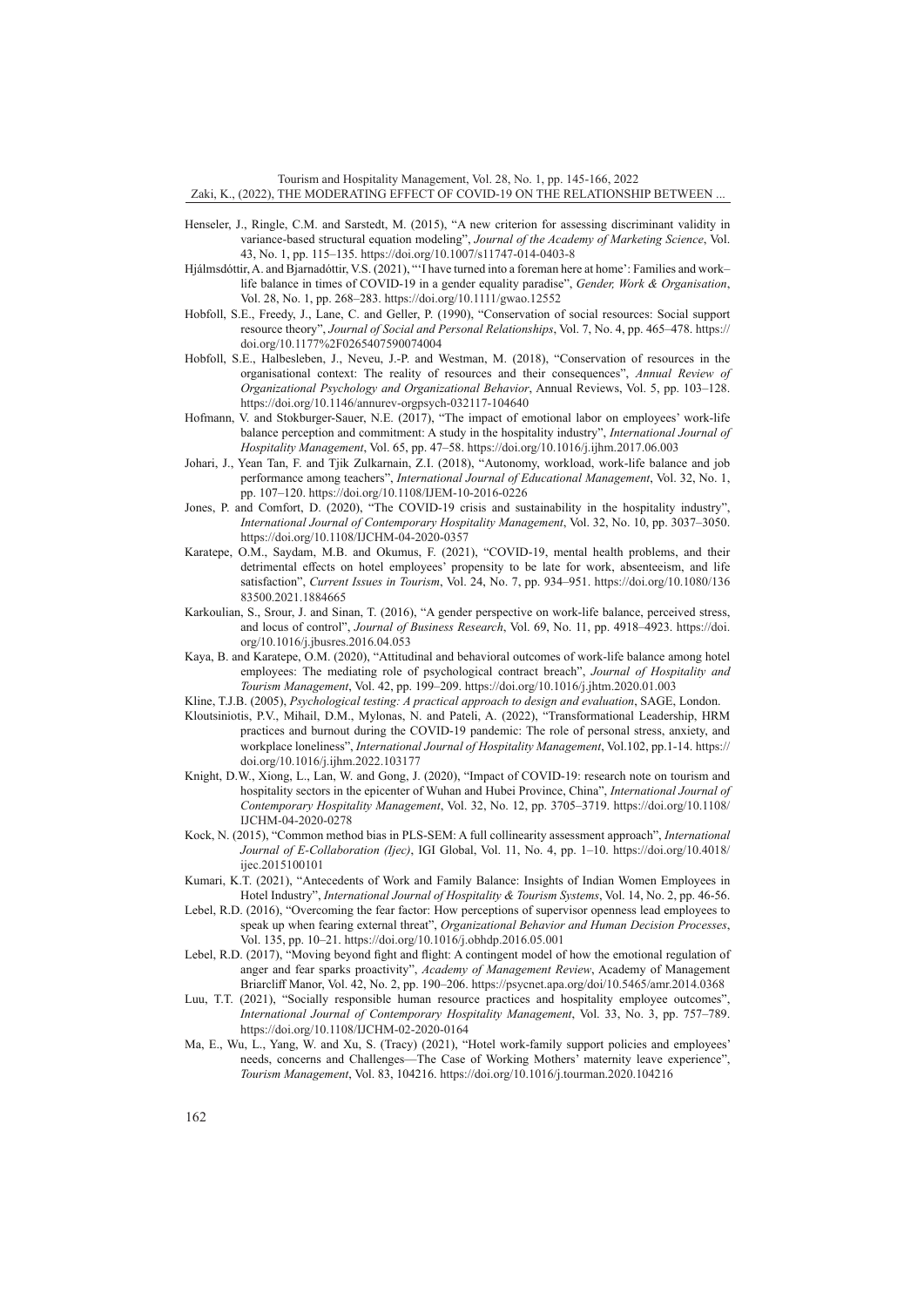Tourism and Hospitality Management, Vol. 28, No. 1, pp. 145-166, 2022 Zaki, K., (2022), THE MODERATING EFFECT OF COVID-19 ON THE RELATIONSHIP BETWEEN ...

- Meira, J.V.d.S. and Hancer, M. (2021), "Using the social exchange theory to explore the employee-organisation relationship in the hospitality industry", *International Journal of Contemporary Hospitality Management*, Vol. 33, No. 2, pp. 670–692.<https://doi.org/10.1108/IJCHM-06-2020-0538>
- Melo, P.C., Ge, J., Craig, T., Brewer, M.J. and Thronicker, I. (2018), "Does Work-life Balance Affect Proenvironmental Behaviour? Evidence for the UK Using Longitudinal Microdata", *Ecological Economics*, Vol. 145, pp. 170–181. <https://doi.org/10.1016/j.ecolecon.2017.09.006>
- Mertens, G., Gerritsen, L., Duijndam, S., Salemink, E. and Engelhard, I.M. (2020), "Fear of the coronavirus (COVID-19): Predictors in an online study conducted in March 2020", *Journal of Anxiety Disorders*, Vol. 74, 102258. <https://doi.org/10.1016/j.janxdis.2020.102258>
- Mostafa, M.K., Gamal, G. and Wafiq, A. (2021), "The impact of COVID 19 on air pollution levels and other environmental indicators-A case study of Egypt", *Journal of Environmental Management*, Vol. 277, 111496.<https://doi.org/10.1016/j.jenvman.2020.111496>
- Naeem, M. (2021), "Do social media platforms develop consumer panic buying during the fear of Covid-19 pandemic", *Journal of Retailing and Consumer Services*, Vol. 58, 102226. [https://doi.org/10.1016/j.](https://doi.org/10.1016/j.jretconser.2020.102226) [jretconser.2020.102226](https://doi.org/10.1016/j.jretconser.2020.102226)
- Nisar, Q.A., Haider, S., Ali, F., Naz, S. and Ryu, K. (2021), "Depletion of psychological, financial, and social resources in the hospitality sector during the pandemic", *International Journal of Hospitality Management*, Vol. 93, 102794. <https://doi.org/10.1016/j.ijhm.2020.102794>
- Panda, A. and Sahoo, C.K. (2017), "Impact of human resource interventions on work-life balance: a study on Indian IT sector", *Industrial and Commercial Training*, Vol. 49, No. 7/8, pp. 329–336. [https://doi.](https://doi.org/10.1108/ICT-02-2017-0009) [org/10.1108/ICT-02-2017-0009](https://doi.org/10.1108/ICT-02-2017-0009)
- Pollatsek, A. and Tversky, A. (1970), "A theory of risk", *Journal of Mathematical Psychology*, Vol. 7 No. 3, pp. 540–553.
- Salem, I.E., Elbaz, A.M., Elkhwesky, Z. and Ghazi, K.M. (2021), "The COVID-19 pandemic: The mitigating role of government and hotel support of hotel employees in Egypt", *Tourism Management*, Vol. 85, 104305. <https://doi.org/10.1016/j.tourman.2021.104305>
- Saunders, M., Lewis, P. and Thornhill, A. (2012), *Research Methods for Business Students*, Pearson, UK.
- Schieman, S., Badawy, P.J., Milkie, M.A. and Bierman, A. (2021), "Work-Life Conflict During the COVID-19 Pandemic", *Socius: Sociological Research for a Dynamic World*, Vol. 7. [https://doi.](https://doi.org/10.1177%2F2378023120982856) [org/10.1177%2F2378023120982856](https://doi.org/10.1177%2F2378023120982856)
- Sharma, A., Shin, H., Santa-María, M.J. and Nicolau, J.L. (2021), "Hotels' COVID-19 innovation and performance", *Annals of Tourism Research*, Vol. 88, 103180. [https://doi.org/10.1016/j.](https://doi.org/10.1016/j.annals.2021.103180) [annals.2021.103180](https://doi.org/10.1016/j.annals.2021.103180)
- Talukder, A.K.M., Vickers, M. and Khan, A. (2018), "Supervisor support and work-life balance: Impacts on job performance in the Australian financial sector", *Personnel Review*, Vol. 47, No. 3, pp. 727–744. <https://doi.org/10.1108/PR-12-2016-0314>
- Taylor, S., Landry, C.A., Paluszek, M.M., Fergus, T.A., McKay, D. and Asmundson, G.J.G. (2020), "Development and initial validation of the COVID Stress Scales", *Journal of Anxiety Disorders*, Vol. 72, 102232. <https://doi.org/10.1016/j.janxdis.2020.102232>
- Thakur, S.J. and Bhatnagar, J. (2017), "Mediator analysis of job embeddedness: Relationship between worklife balance practices and turnover intentions", *Employee Relations*, Vol. 39, No. 5, pp. 718–731. <https://doi.org/10.1108/ER-11-2016-0223>
- Wong, K.C.K. and Chan, A.K.K. (2020), "Work antecedents, work–life interference and psychological wellbeing among hotel employees in Macau", *Journal of Human Resources in Hospitality & Tourism*, Vol. 19, No. 2, pp. 131–147.<https://doi.org/10.1080/15332845.2020.1702864>
- Wong, S.C.-K. and Ko, A. (2009), "Exploratory study of understanding hotel employees' perception on work– life balance issues", *International Journal of Hospitality Management*, Vol. 28, No. 2, pp. 195–203. <https://doi.org/10.1016/j.ijhm.2008.07.001>
- World Bank (2020), *Egypt, Arab Rep. Data*, viewed 11 November 2020, [https://data.worldbank.org/country/](https://data.worldbank.org/country/egypt-arab-rep) [egypt-arab-rep.](https://data.worldbank.org/country/egypt-arab-rep)
- World Health Organization (2021), *Coronavirus disease (COVID-19) World Health Organization*, viewed 7 April 2021, <https://www.who.int/emergencies/diseases/novel-coronavirus-2019>.
- Xu, S., Wang, Y.-C., Ma, E. and Wang, R. (2020), "Hotel employees' fun climate at work: Effects on workfamily conflict and employee deep acting through a collectivistic perspective", *International Journal of Hospitality Management*, Vol. 91, 102666. <https://doi.org/10.1016/j.ijhm.2020.102666>
- Yacoub, L. and ElHajjar, S. (2021), "How do hotels in developing countries manage the impact of COVID-19? The case of Lebanese hotels", *International Journal of Contemporary Hospitality Management*, Vol. 33, No. 3, pp. 929–948.<https://doi.org/10.1108/IJCHM-08-2020-0814>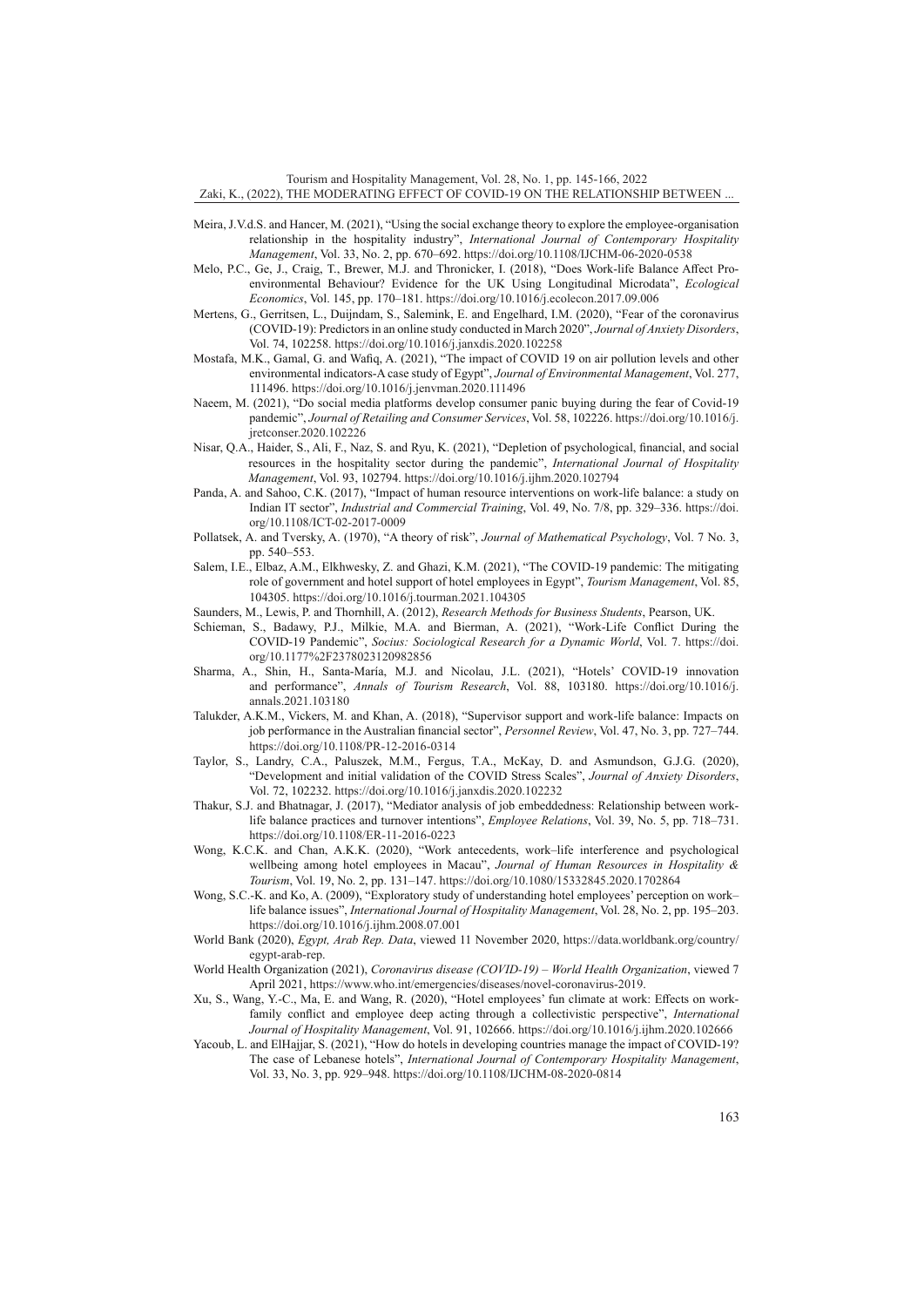Tourism and Hospitality Management, Vol. 28, No. 1, pp. 145-166, 2022 Zaki, K., (2022), THE MODERATING EFFECT OF COVID-19 ON THE RELATIONSHIP BETWEEN ...

- Zaki, K. (2017), "Hotel Managers' Perception of the Internal Environment for Innovation: The Case of Egyptian Hotels", *International Journal of Heritage, Tourism, and Hospitality*, Vol. 11, No. 3, pp. 67-86.
- Zaki, K. (2022), "Implementing dynamic revenue management in hotels during Covid-19: value stream and wavelet coherence perspectives", *International Journal of Contemporary Hospitality Management*, Vol.34, No. 5, pp. 1768-1795.<https://doi.org/10.1108/IJCHM-08-2021-1043>
- Zaki, K.G., Jones, E., Morsy, M. and Abdelmabood, A.E. (2013), "Using the Delphi Technique to Develop a Conceptual Model for Employee Productivity in the Egyptian Hotel Industry", *Journal of Tourism Research & Hospitality*, Vol. 2, No. 4.
- Zheng, C., Molineux, J., Mirshekary, S. and Scarparo, S. (2015), "Developing individual and organisational work-life balance strategies to improve employee health and wellbeing", *Employee Relations*, Vol. 37, No. 3, pp. 354–379.<https://doi.org/10.1108/ER-10-2013-0142>
- Zhou, J., wei Zhang, J. and yu Xuan, X. (2020), "The Curvilinear Relationship Between Career Calling and Work Fatigue: A Moderated Mediating Model", *Frontiers in Psychology*, Frontiers Media SA, Vol. 11. <https://doi.org/10.3389/fpsyg.2020.583604>

# **APPENDIX**

| <b>Measures</b>                                                                                                              | Mean | <b>SD</b> | Kurto-<br>sis | Skew-<br>ness |
|------------------------------------------------------------------------------------------------------------------------------|------|-----------|---------------|---------------|
| WLB practices                                                                                                                |      |           |               |               |
| W1: I have to change my life plans because of<br>hotel work stress                                                           | 4.03 | 1.119     | 2.11          | $-1.89$       |
| W2: I could not get entertained with my family<br>during my offs times due to my work in this<br>hotel                       | 3.66 | .875      | 1.59          | $-1.02$       |
| W3: My ability of family responsibilities grad-<br>ually decreases due to my work here in this<br>hotel                      | 3.85 | .912      | 1.23          | $-1.09$       |
| W4: I often work late or at weekends to deal<br>with paperwork without interruptions                                         | 3.69 | .866      | 1.29          | $-0.99$       |
| W5: My family are missing out on my input,<br>either because I don't see enough of them/am<br>too tired from my job          | 3.84 | 1.093     | 1.62          | $-1.09$       |
| W6: My relationship with my wife/ family is<br>suffering because of work stress or long hours<br>of my hotel work            | 3.82 | .911      | 1.10          | $-1.23$       |
| W7: Relaxing and forgetting about work issues<br>is hard to do                                                               | 3.60 | .894      | 2.01          | $-1.08$       |
| W8: I have adequate time away from my job at<br>the workplace to maintain adequate work and<br>personal/family life balance  | 3.76 | .979      | 1.95          | $-1.77$       |
| W9:I currently have a good balance between<br>the time I spend at work and the time I have<br>available for non-work matters | 3.71 | 1.004     | 2.00          | $-1.87$       |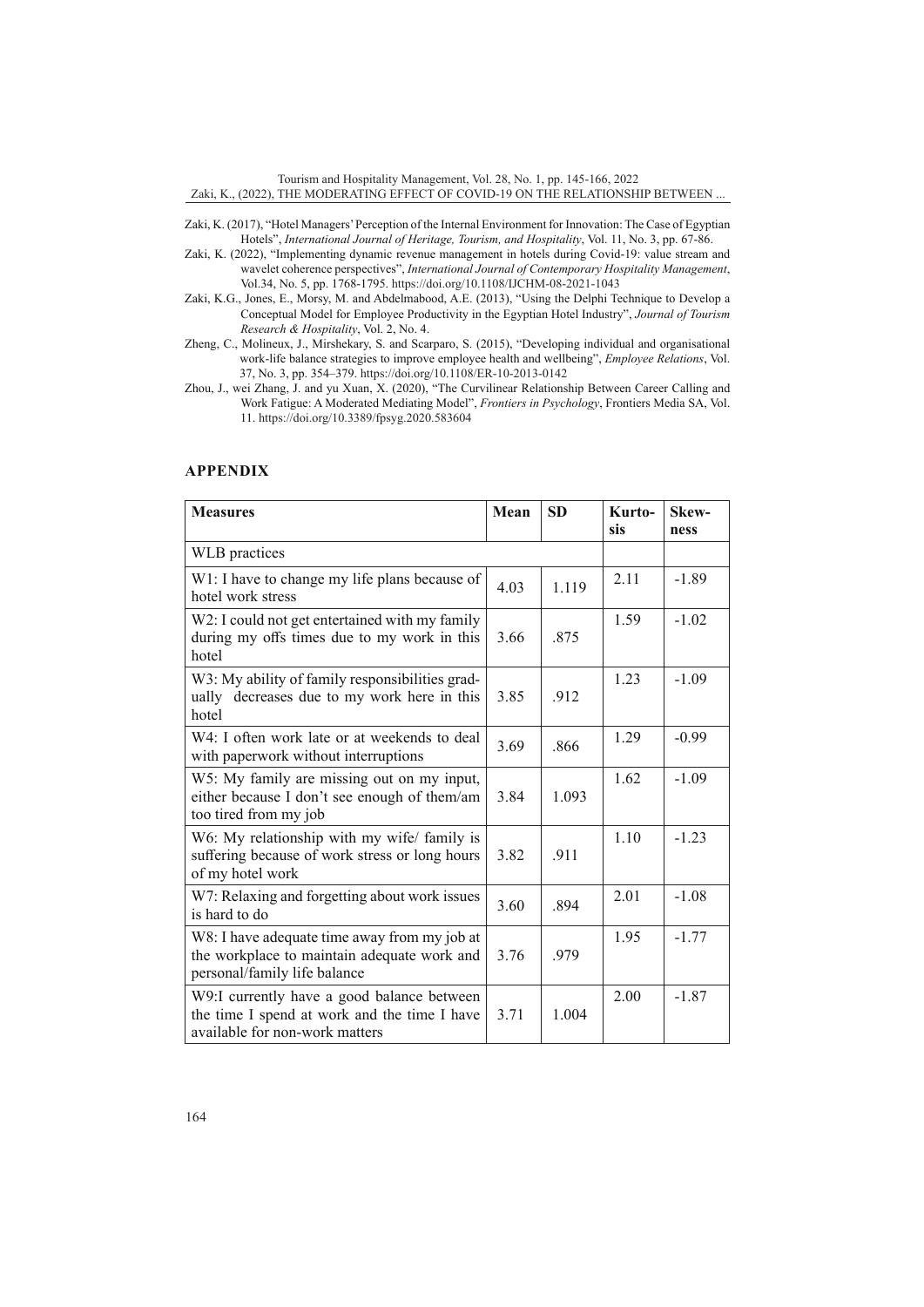| 3.58                                       | 1.015 | 0.98 | $-2.00$ |
|--------------------------------------------|-------|------|---------|
| 3.68                                       | 1.028 | 1.11 | $-1.09$ |
| 3.61                                       | 1.009 | 1.20 | $-1.09$ |
|                                            |       |      |         |
| 3.65                                       | 1.201 | 2.00 | $-0.99$ |
| 4.00                                       | .655  | 1.08 | $-1.85$ |
| 2.97                                       | .953  | 1.43 | $-1.67$ |
| 2.92                                       | .911  | 1.80 | $-1.83$ |
| 2.88                                       | 1.00  | 1.90 | $-1.00$ |
|                                            |       |      |         |
| 3.66                                       | 1.110 | 1.89 | $-1.83$ |
| 3.89                                       | 1.053 | 1.09 | $-1.84$ |
| 3.49                                       | .658  | 1.37 | $-1.00$ |
| 3.14                                       | .952  | 1.86 | $-1.02$ |
| 3.76                                       | .658  | 1.05 | $-1.86$ |
| 3.49                                       | .634  | 1.27 | $-1.99$ |
| W11:I can negotiate and accomplish what is |       |      |         |

Tourism and Hospitality Management, Vol. 28, No. 1, pp. 145-166, 2022 Zaki, K., (2022), THE MODERATING EFFECT OF COVID-19 ON THE RELATIONSHIP BETWEEN ...